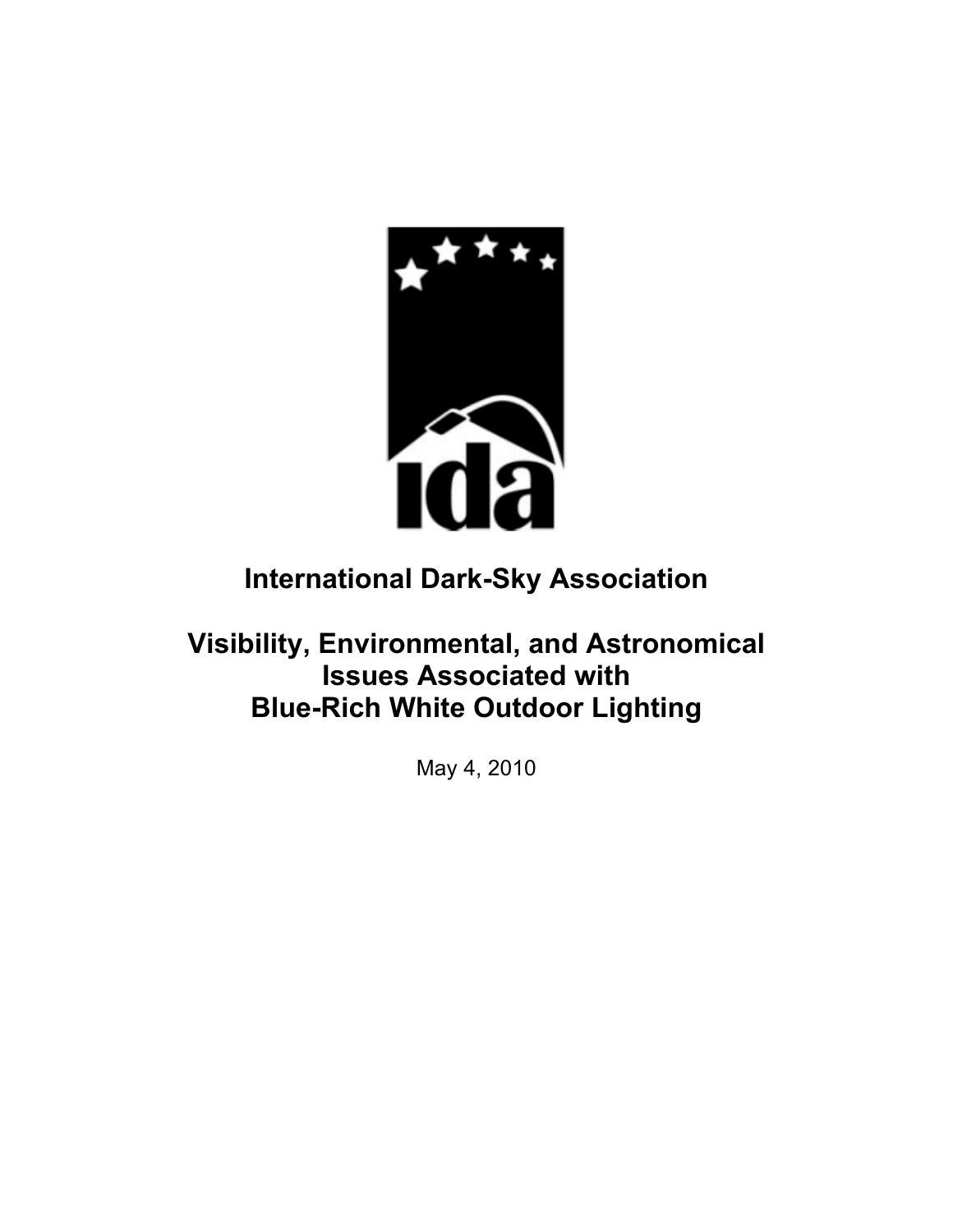## **Visibility, Environmental, and Astronomical Issues Associated with Blue-Rich White Outdoor Lighting**

International Dark-Sky Association

3225 North First Avenue Tucson, Arizona 85719

717 D Street, NW Suite 300 Washington, DC 20004

#### **Abstract**

Outdoor lighting is undergoing a substantial change toward increased use of white lighting sources, accelerated most recently by developments in solid-state lighting. Though the perceived advantages of this shift (better color rendition, increased "visual effectiveness" and efficiency, decreased overall costs, better market acceptance) are commonly touted, there has been little discussion of documented or potential environmental impacts arising from the change in spectral energy distribution of such light sources as compared to the high-pressure sodium technology currently used for most area lighting. This paper summarizes atmospheric, visual, health, and environmental research into spectral effects of lighting at night. The physics describing the interaction of light with the atmosphere is long-established science and shows that the increased blue light emission from white lighting sources will increase visible sky glow and detrimental effects on astronomical research through increased scotopic sensitivity and scattering. Though other fields of study are less mature, there is nonetheless strong evidence for additional potential negative impacts. Vision science, much of it the same research being used to promote the switch to white light sources, shows that such lighting also increases the likelihood of glare and interferes with the ability of the eye to adapt to low light levels a particular concern for older people. Most of the research evidence concerning adverse effects of lighting on human health concerns circadian rhythm disruptions and breast cancer. The blue portion of the spectrum is known to interfere most strongly with the human endocrine system mediated by photoperiod, leading to reduction in the production of melatonin, a hormone shown to suppress breast cancer growth and development. A direct connection has not yet been made to outdoor lighting, nor particularly to incidental exposure (such as through bedroom windows) or the blue component of outdoor lighting, but the potential link is clearly delineated. Concerning effects on other living species, little research has examined spectral issues; yet where spectral issues have been examined, the blue component is more commonly indicated to have particular impacts than other colors (e.g., on sea turtles and insects). Much more research is needed before firm conclusions can be drawn in many areas, but the evidence is strong enough to suggest a cautious approach and further research before a widespread change to white lighting gets underway.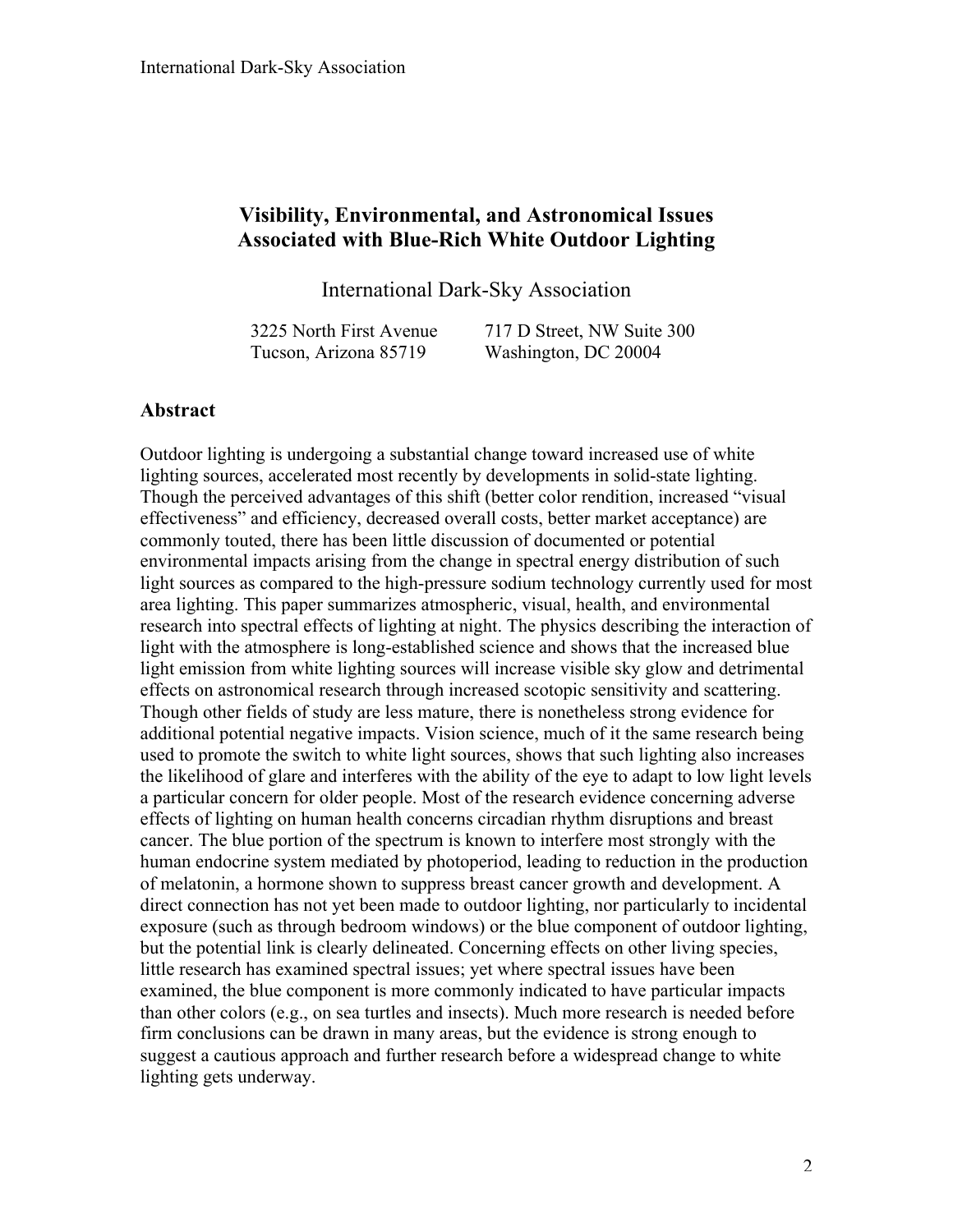## **Introduction**

A recent trend in outdoor lighting has been the shift toward widespread use of white light sources. While there has been a series of different and sometimes opposing trends in outdoor lighting, this one is driven by a synergy of aesthetics, improvements in lamp efficiency, reduced operating costs, and emerging developments in visibility science. It is, however, important to recognize that all white light sources are not the same: some radiate much more energy than others in the blue portions of the spectrum. Concurrent with the developments in human vision research, there is growing evidence for adverse impacts associated with wavelengths shorter than about 500 nm. While the bulk of research demonstrating the visibility advantages of white light has been generated within the lighting profession, a body of research literature showing some distinct adverse consequences is accumulating in other disciplines. This paper presents a brief synopsis of current science from the fields of epidemiology, astronomy, land conservation, and biology, as well as vision and lighting.

The spectral output of white light sources stands in contrast to the most common highintensity discharge (HID) source used for area and roadway lighting for the last several decades, high-pressure sodium (HPS). Thus these sources represent a substantial change in outdoor lighting practice because they produce a larger amount of radiation in the bluer portions of the spectrum than HPS. Most HPS emission falls between 550 nm and 650 nm; the ratio of radiant output shorter than 500 nm to the total output in the visible spectrum (here defined as 400 nm to 650 nm) is 7%; for fluorescent (including induction fluorescent) and metal halide (MH) sources the ratio is about 20% to 30%; and for white LED sources this ratio is in the range of 20% to 50% (see Figure 1). LED manufacturers have indicated that the ratio is expected to be less as LED technology develops and, indeed, some manufacturers have already announced "reduced-blue" LED products for outdoor lighting. But if more white light, regardless of light source type, is used for outdoor lighting, the amount of blue-rich light emitted into the environment will also rise substantially.

Correlated Color Temperature (CCT) is commonly used to describe the perceived color of white light sources, but it is an inadequate metric to describe how much energy is emitted in the blue portion of the spectrum. For example, MH and LED sources of equal CCT can have significantly different amounts of emission below 500 nm. Furthermore, lamp spectra that can have sharp emission peaks, such as MH and LEDs, have the potential to concentrate their energy in a spectral region that is environmentally sensitive, causing a disproportionate impact. Thus, a discussion of the broader impacts of outdoor lighting must be attuned to the spectral power distribution of lamps and the spectral responses of biological systems.

Solid-state LED lighting deserves careful examination due to the commonly higher proportion of energy emitted below 500 nm, the strong emission spike at 450–460 nm, and the emphasis on blue-rich "cool white" LEDs in the marketplace. LED have many potential advantages, including both improvements to human utility and reduced energy use. The technology is not inherently dangerous. But the information described below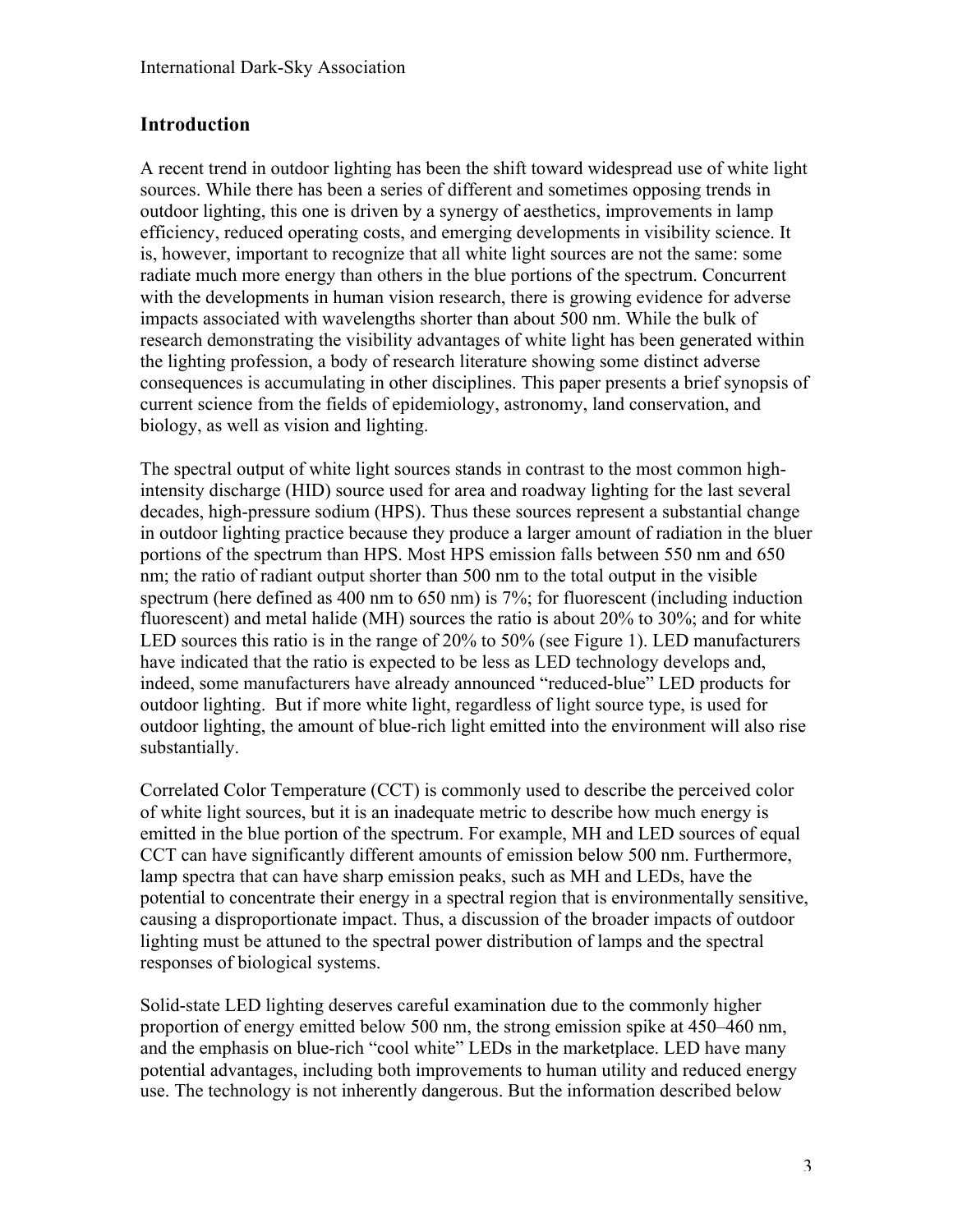indicates the complexity of the issue and care that should be exercised when applying blue-rich white light sources outdoors.



Figure 1. Typical spectral power distributions of HPS (orange); ceramic metal halide (cyan); white LED (blue).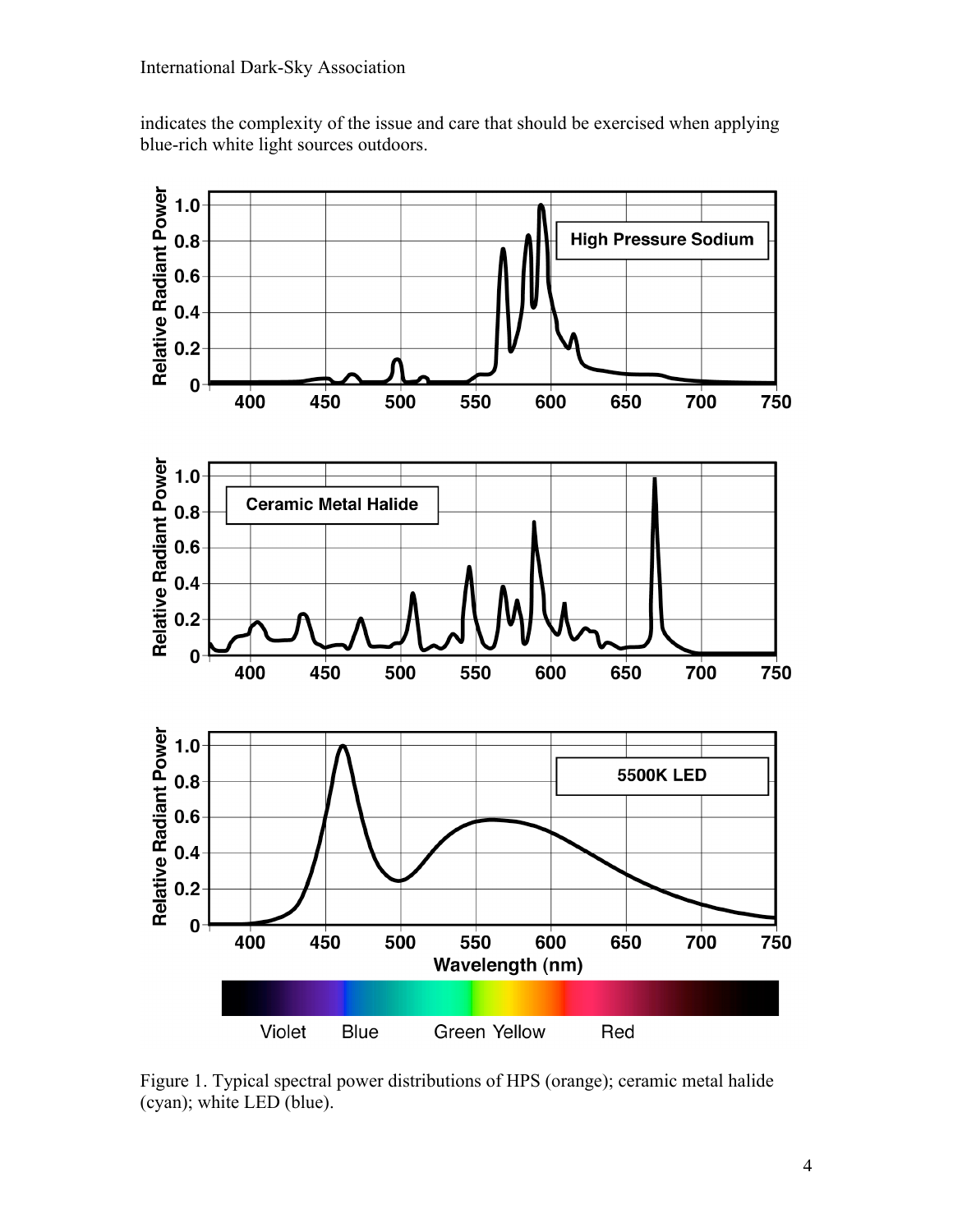This report presents a brief description of the physical processes related to the propagation of light through the atmosphere for background, then a discussion of the ramifications for human visibility and lighting, followed by a brief synopsis of human health effects, environmental effects, and finally, astronomical and scenic considerations.

#### *Terminology*

In the discussion that follows, the term "blue-rich light" will often be used to refer to all types of white light. The term is used in contrast to yellow-rich sources (principally HPS) and includes sources with varying proportions of blue light, generally defined as light with wavelengths shorter than 500nm. The term is not meant to imply that the light would actually appear blue, though some of the sources discussed do have a blue hue. Examples of such blue-rich light sources include fluorescent, white LED (all CCT), induction, and metal halide.

## **Physical Processes**

The basic physics describing the interaction of light with molecules and aerosols was described in the  $19<sup>th</sup>$  and early  $20<sup>th</sup>$  centuries. Scattering by molecules was described first by John William Strutt, Baron Rayleigh (Strutt, 1871) and has since been referred to as Rayleigh scattering. Rayleigh scattering has a very strong dependence on wavelength with the molecule cross-section  $\sigma_{\nu}$ , and thus the resultant scattering, proportional to the inverse fourth power of the wavelength:

$$
(1) \qquad \sigma_{R} \propto \lambda^{-4}.
$$

In everyday experience, the consequence of this increased scattering for shorter wavelengths is revealed in the blue color of the clear daytime sky. The consequence for artificial light sources with high blue-light emissions is greater scattering by molecules compared to scattering by longer-wavelength sources. Garstang (1986, 1989) used the following values to represent the scattering cross-section per molecule of broad regions of the spectrum representing the astronomical V and B bandpasses centered at 550 nm and 440 nm:

$$
\sigma_R (550nm) = 4.6e10^{-27} \, cm^2
$$
  

$$
\sigma_R (440nm) = 1.136e10^{-26} \, cm^2.
$$

The ratio between these two cross-sections (11.36/4.6  $\approx$  2.5) shows that light at 440 nm scatters from molecules 2.5 times as much as light at 550 nm. As most light sources emit a range of wavelengths, the amount of Rayleigh scattering experienced by light from a given source is determined by weighting the spectral power distribution of the source using relation (1). The effective relative scattering of different light sources, called the Rayleigh Scattering Index, RSI (Knox and Keith, 2003), can be determined. These values for a selection of lamp spectra, divided by the RSI for HPS, are shown in Figure 2.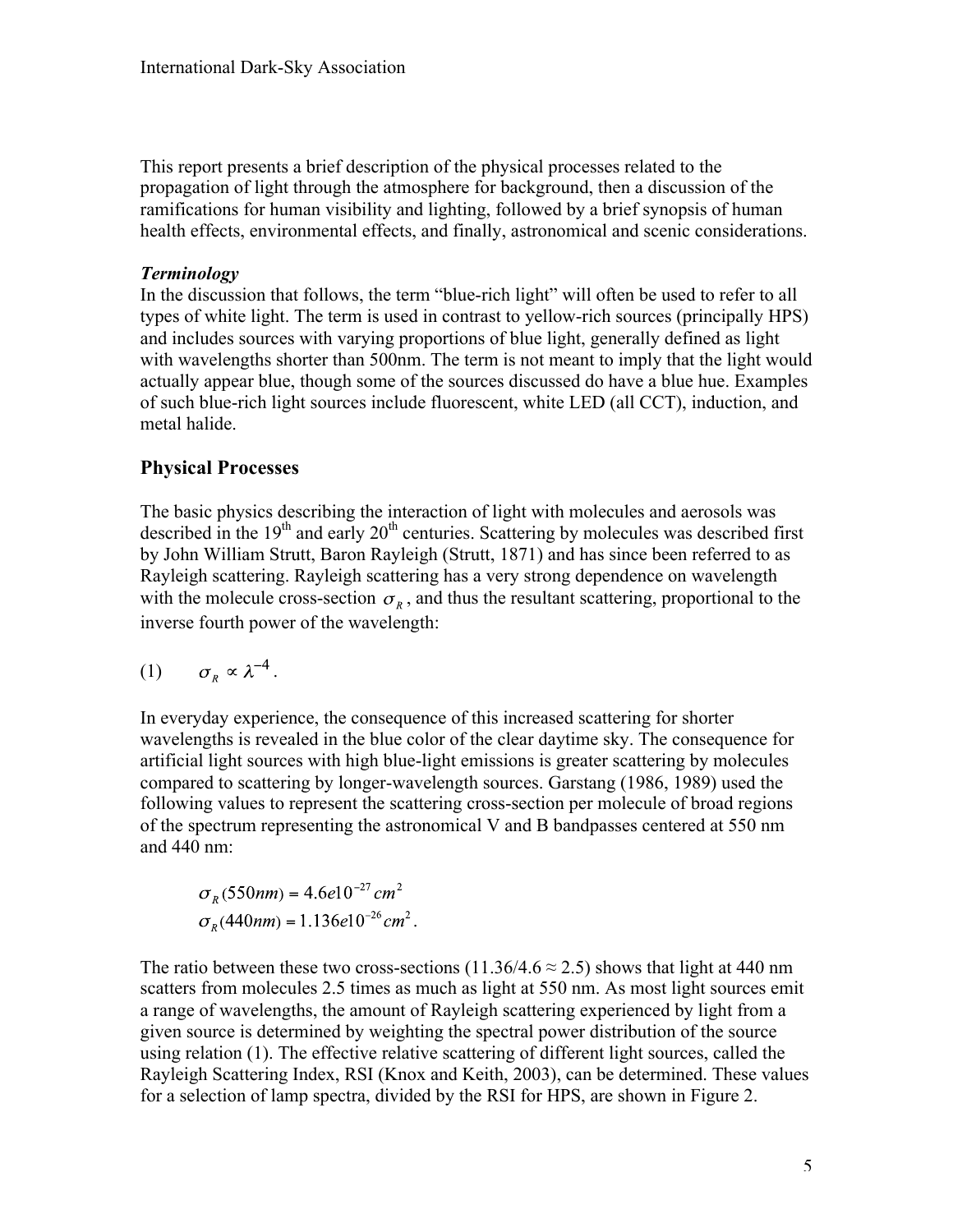

Figure 2. Rayleigh Scattering Index relative to HPS, and effective RSI wavelength for a selection of lamp types vs. their scotopic/photopic ratios S/P.

These results show that the light from white LEDs scatters from molecules 1.2 to 2 times as much as light emitted by an HPS lamp, light from fluorescents is scattered about 1.5 to 1.7 times as much, and that from a sample of ceramic metal halide from 1.5 to 1.8 times as much.

The atmosphere is not composed entirely of gaseous molecules: chiefly in the lower atmosphere, aerosols or particulate matter are an important component. The theory describing the interaction of light with aerosols was developed by Mie and others (see Mie, 1908). Though the theory is complex and depends upon particle size and composition, for the particles of most importance in the lower atmosphere, aerosol scattering still exhibits a tendency for greater scattering by shorter wavelengths, with particle cross-section  $\sigma_{\alpha}$  proportional to the inverse of the wavelength (Garstang, 1986):

$$
\sigma_a \propto \lambda^{-1}.
$$

In most situations the total scattering from aerosols is greater than that from molecules (Garstang, 1986), but the angular dependencies are different: aerosol scattering is very strongly weighted in the forward direction; that is, light scattered from particles is mostly only slightly deviated from its original direction. Scattering from gaseous molecules is more evenly distributed in all directions. The easily observed consequence of the angular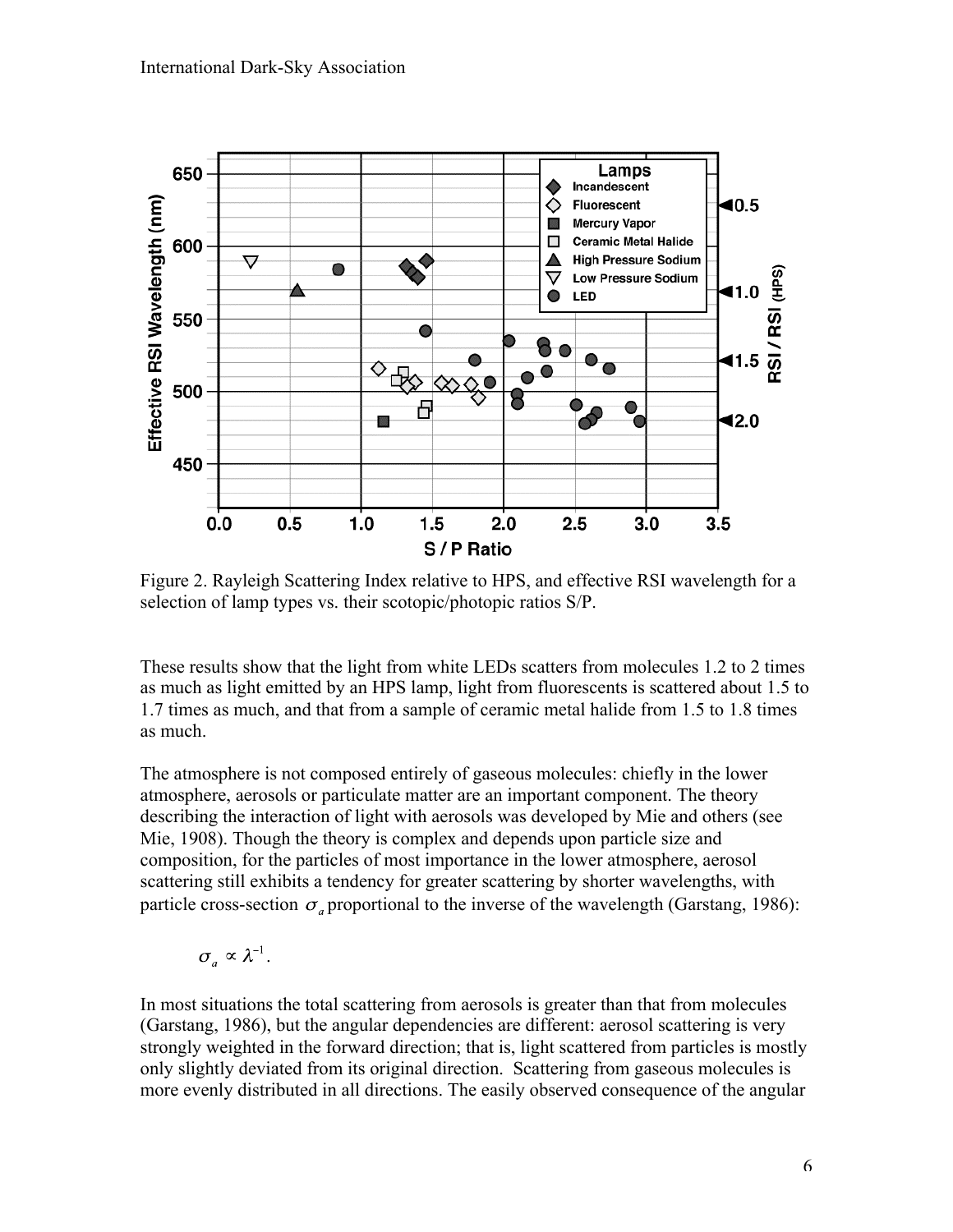dependence for aerosol scattering is that the blue daytime sky tends to become both brighter and whiter when observed closer to the sun. The consequence for sky glow caused by artificial lighting is that, despite greater overall scattering from aerosols in most situations, the increases in sky glow in the overhead sky tends to be dominated by Rayleigh scattering, with its much stronger dependence on wavelength.

In a real atmosphere including both molecules and aerosols, the strong dependence of Rayleigh scattering on wavelength is diluted though not removed. This means in hazier atmospheres, such as in polluted urban areas, the sky tends to be less blue and more white. Under such situations the impacts of the blue-rich light sources relative to yellow sources such as HPS are still greater, but diminished relative to the situation where the atmosphere has low aerosol content.

Finally, scattering of all types leads to an important consequence. When light travels through the atmosphere for large distances, more and more light is removed from any light beam, with the consequence of the above described wavelength dependencies being that bluer light is removed more than yellow or red light. This effect is stronger in hazier atmospheres. The everyday consequence of this effect is the red color of the sunset clouds or the sun near the horizon. For artificial lighting the consequence is that the impacts of the increased scattering suffered by blue light will be greatest when near the light sources, such as within or near cities, but diminish as distance from the sources increases (Luginbuhl et al., 2010). The close coupling of the increased scattering and absorption must be carefully interpreted. Though the impact of blue-rich light decreases with distance more rapidly than that of yellow-rich sources, this decreased impact arises from the scattering of short-wavelength light out of the light beam in the areas nearer to the cities. In other words, the decreased impact at greater distances is at the expense of increased impacts nearby. For clear atmospheres, less light is scattered overall, but the impacts are spread over a larger area; for hazier atmospheres more light is scattered, so the overall impacts to sky glow are larger and more strongly concentrated near the light sources.

## **Human Vision**

Several studies have concluded that blue-rich light is advantageous to human vision in some circumstances. Though his study dealt with bright indoor lighting, Berman (1992) pointed out that "photopic illuminance alone does not adequately characterize the visual system spectral response," and that there are other potentially pertinent attributes of spectral response undescribed by the CIE photopic curve. As ambient lighting levels decrease and the human eye becomes adapted to lower illumination levels, visual performance becomes more complex. Human vision outdoors at night in the presence of artificial lighting involves both the rod cells and cone cells in the retina, and a complex, task-dependent blending of the scotopic (rod) and photopic (cone) responses. That rods are more sensitive to blue wavelengths has given rise to the idea that blue light is more visually effective at lower luminances, and that artificial outdoor light should increase utilization of blue-rich lamps.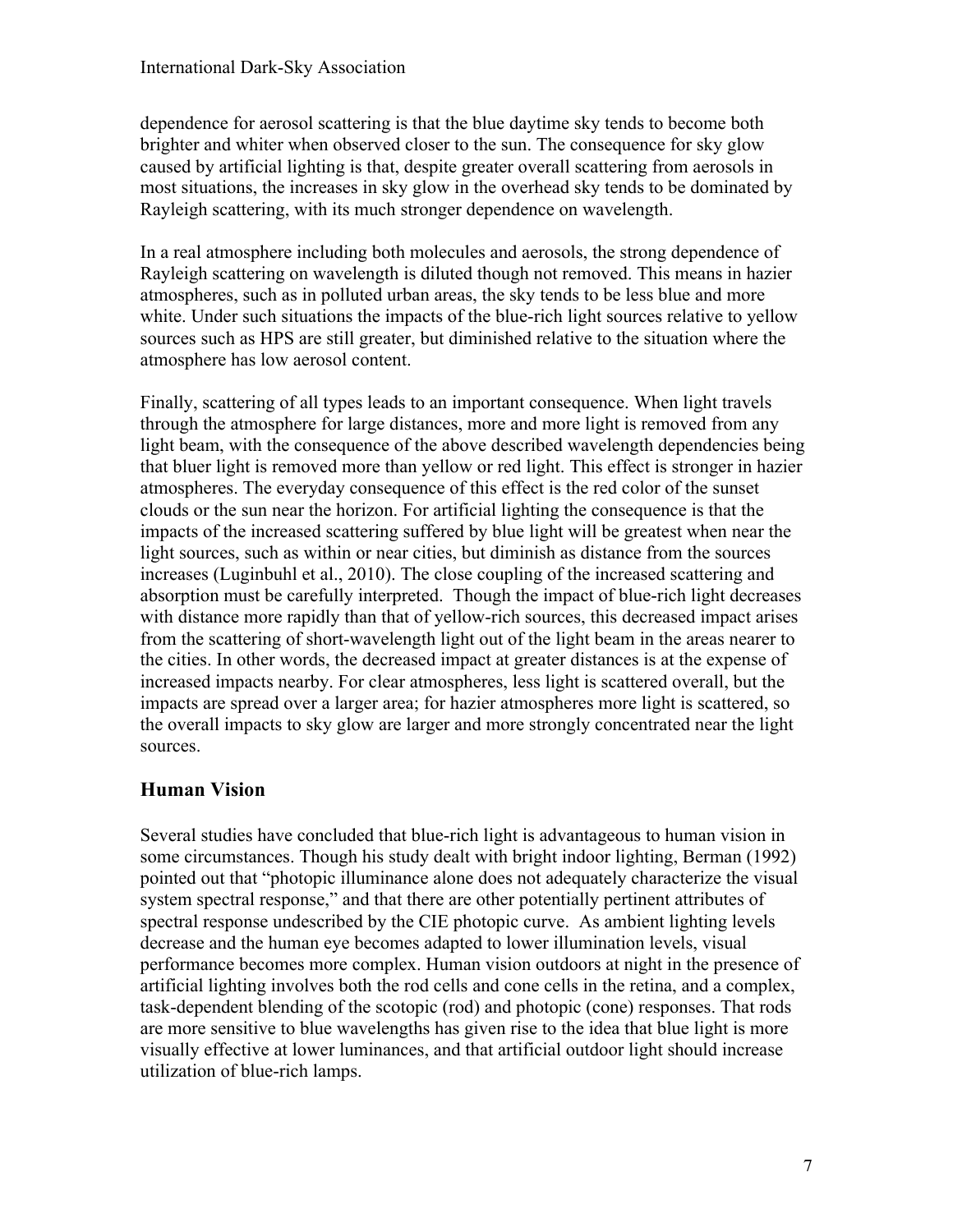The dynamics of the change in visual spectral response (the Purkinje shift) at mesopic luminance levels (between the very low luminances used to define scotopic response and the higher luminances used to define photopic response) has been investigated by a series of researchers using foveal brightness matching (e.g., Ikeda and Shimozono, 1981; Sagawa and Takeichi, 1986; Trezona, 1991) and others using reaction time for stimuli in the foveal, parafoveal, and peripheral fields (e.g., He et al., 1998; Lewis, 1999). Such literature has served as a basis for proposed mesopic response functions where rods and cones both contribute to vision. However, uncertainty remains about how critical visual characteristics in the mesopic range can be translated into real-world lighting practices.

In particular, different visual performance measures produce different mesopic curves. Measures of peripheral target reaction time indicate the Purkinje shift begins as high as 1.0 cd/m<sup>2</sup>, while the brightness matching metric points to a 10x lower adaptation level, or about 0.1 cd/m<sup>2</sup>, with a couple of studies as low as 0.01 cd/m2 (Rea et al., 2004). Other studies have modeled the mesopic function through chromatic pathways, with the Scones playing a key role rather than the rods (Walkey et al., 2006). Because typical target outdoor lighting levels overlap only the brighter portion of the mesopic range, the exact behavior and onset of the eye's spectral sensitivity is a critical question. Depending on which studies and performance metrics are emphasized, the relevance to outdoor lighting design can be either quite significant, or hardly more than an academic point.

Remaining uncertainties concerning which visual stimuli are critical, the shape of the mesopic spectral response, what visual performance metrics are most appropriate to design for, the feedback between scotopic and photopic responses, the weighting of foveal, parafoveal and peripheral stimuli, and how all of these are related to adaptation luminance level over time make this an interesting field of study that may or may not result in a successful unified photometric system. Clearly, there is more to low luminance visual performance than solely scotopic response, and there is no unique mesopic response.

Despite the complexity and uncertainty of vision at mesopic light levels, and despite the official position of the Illuminating Engineering Society of North America (IESNA, see below), some commentators and manufacturers are nonetheless recommending the application of or actually applying correction factors to the luminous output of blue-rich lighting products (see, e.g., Lewin, 1999; U.S. Dept. of Defense, 2006; Berman and Josefowicz, 2009). While the correction factors are often presented tentatively, many are interpreting the suggestions more concretely than the authors may have intended: web searches on the terms "lumen effectiveness multipliers" and "pupil lumens" yield thousands of references, many on manufacturers' websites. The application of such corrections has achieved official recognition in Britain (see, for example, BS 5489- 2:2003 "Code of practice for the design of road lighting"). In the case of blue-rich light, such weighting functions increase the apparent efficacy of the associated lighting and fundamentally alter the economics of those systems.

On November 15, 2009, the IESNA issued a Position Statement pointing out that all IESNA recommendations are to be used with the photopic luminous efficiency function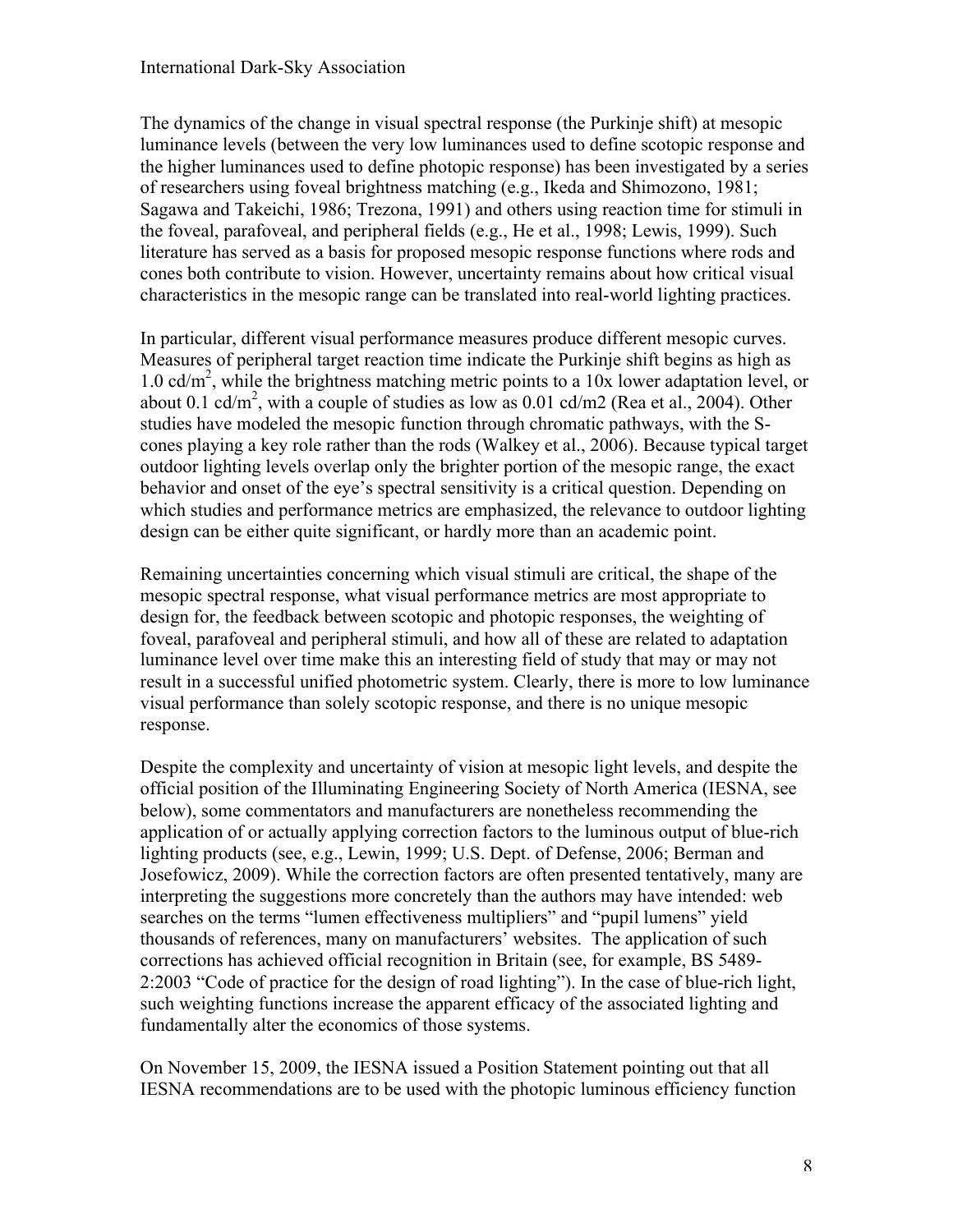as defined in the IESNA Lighting Handbook unless there are specific exceptions stated in IESNA documents (IESNA, 2009). The use of spectral weighting functions such as those used to determine S/P ratios, "pupil lumens," or "lumen effectiveness multipliers" (Lewin, 2001) are not approved.

On April 1, 2009, the Commission Internationale de l'Eclairage (CIE) released the Visual Performance in the Mesopic Range Technical Committee report detailing a recommended system for mesopic photometry (CIE 2009). Their conclusions are that a log-linear transition between photopic and scotopic modes, blending the eye's luminance and chromatic systems, and choosing an upper threshold between the USP system proposed by Rea et al. (2004) and the MOVE system proposed by Goodman et al. (2007) gave satisfactory agreement with laboratory experiments. CIE's resultant mesopic luminance adjustments are not as dramatic as Lumen Effective Multipliers for blue-rich light. While this proposed mesopic photometric system draws from a large number of studies to develop a practical system for lighting engineering, it does not address the following issues that complicate or confound the advantages of blue-rich light at mesopic levels.

## *Pupillary Response*

Several studies have shown that pupil size is more strongly correlated to blue light intensity (e.g., Barbur et al., 1992) than to photopic luminance, with the effect becoming more prominent at lower luminance levels. Blue-rich light causes incrementally smaller pupil sizes than yellower light. Although it is sometimes assumed to be mediated by rod cell (scotopic) response, research indicates that pupil size may be dependent on bluesensitive S-cones (Kimura and Young, 1999), a combination of rod and cone cell response with peak sensitivity at 490 nm (Bouma, 1962), or a L-cone minus M-cone mechanism (Tsujimura et al., 2001).

At lower luminances, a smaller pupil size and the resultant lower retinal illumination may reduce visual performance for tasks more closely related to foveal vision or photopic luminance. Pupil size is an important covariable that should be examined using a range of performance tasks, not just reaction time, and the ramifications of a lower retinal illumination on foveal vision tasks have not been adequately addressed.

#### *Adaptation*

The scotopic vision process has a much lower light-detection threshold than photopic vision (Blackwell, 1946; Rose, 1948). However, the scotopic and photopic systems are not independent visual channels that are additively combined. Scotopic activity appears to suppress color (photopic) function (Sugita et al., 1989), photopic activity will suppress low light scotopic function (Stockman and Sharpe, 2006), and scotopic sensitivity declines as the rods become saturated in the upper mesopic range (Stockman and Sharpe, 2006). The timing and duration of the eye's adaptation between photopic and scotopic modes is also critically important (e.g. Stockman and Sharpe, 2006). In particular, exposure to blue light increases the adaptation time required for maximum scotopic sensitivity (Bartlett, 1965; Brown et al., 1969). This relationship of dark adaptation to lighting color is commonly utilized by military personnel and astronomers who use red lighting to preserve scotopic vision.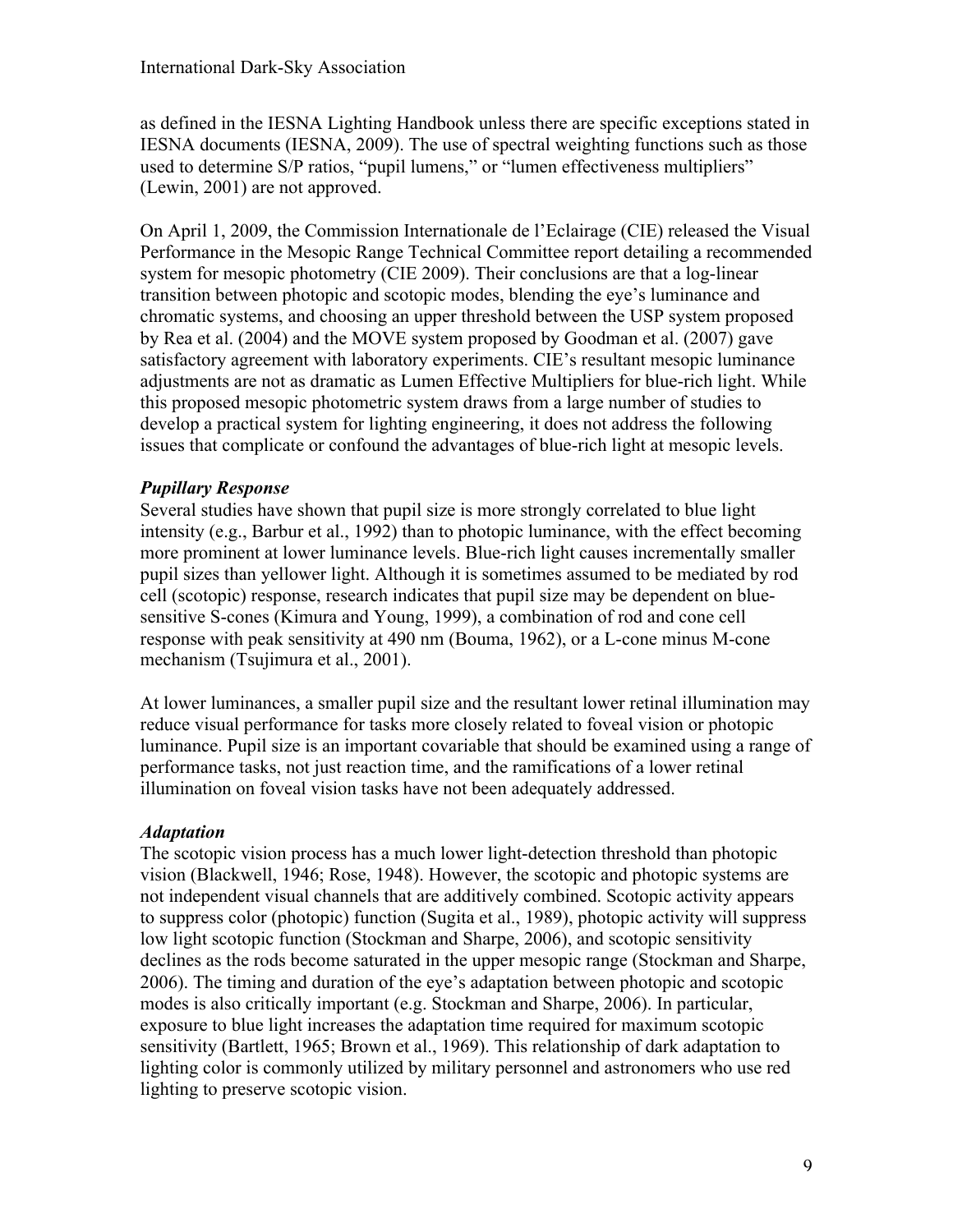Thus, while scotopic response is most sensitive to blue light at low intensities, higher intensities of blue light, including intensities in the mesopic range, inhibit dark adaptation and appear to suppress scotopic response. The implications in a real world setting with glare sources, poor uniformities, harsh transitions, wide-ranging illumination levels and adaptation time scales are important to consider and remain poorly understood. The vision advantages of blue light shown in laboratory experimental settings with dark adapted subjects or in simplified roadway designs does not translate well for some applications.

#### *Glare*

Glare in illuminated outdoor settings is seldom quantified but plays an important role in the human vision process. It can produce either a feeling of discomfort, which may manifest in averting gaze, blinking, or squinting, or it may reduce visual performance directly—disability glare (e.g., De Boer, 1967). The earliest studies found that blue light causes more glare (de Boer and van Heemskerck Veeckens, 1955). Later studies have confirmed this and show the S-cone response (peak 420 nm) to be more closely correlated with discomfort glare than the rod (peak 505 nm) (Bullough et al., 2003; Kooi and Alferdinck, 2004).

Blue light in the 350–430 nm range has also been shown to cause the lens of the eye to fluoresce (Zuclich et al., 2005), resulting in intraocular veiling luminance. Complaints about glaring "blue headlights" on automobiles indicate that the blue-rich headlamps are perceived as more glaring than conventional halogen headlights (Mace et al., 2001). Flannagan et al. (1992) found that higher levels of light from halogen lamps produced no more discomfort than lower levels from blue-rich HID headlamps.

#### *The Aging Eye*

As the eye ages, it requires more light and greater contrast for the same visual acuity and becomes more sensitive to glare. Ocular transparency is reduced, particularly at bluer wavelengths, which combined with the age related reduction in pupil size yields lower retinal illuminance (Boyce, 2003). Older eyes also are more subject to diseases such as cataracts, macular degeneration, presbyopia, and glaucoma, though studies are inconclusive about whether there are spectral affects. However, since blue-rich sources produce relatively more discomfort glare and older people are more sensitive to glare, blue-rich outdoor lighting is presumed to impact the elderly more than other groups. Elderly people over 65 are a growing percentage of the population in the United States; their numbers increased by a factor of 11 during the  $20<sup>th</sup>$  century and are expected to more than double from now to 2030 (U.S. Census Bureau, 2008).

## **Health Effects**

The human circadian rhythm is mediated by non-visual photoreceptors in the retina, with a response function peaking near 460 nm in the blue portion of the spectrum (see Figure 3); exposure to light at night, particularly blue-rich light, suppresses the production of melatonin (Brainard et al., 2001). Melatonin is found in animals and humans, and even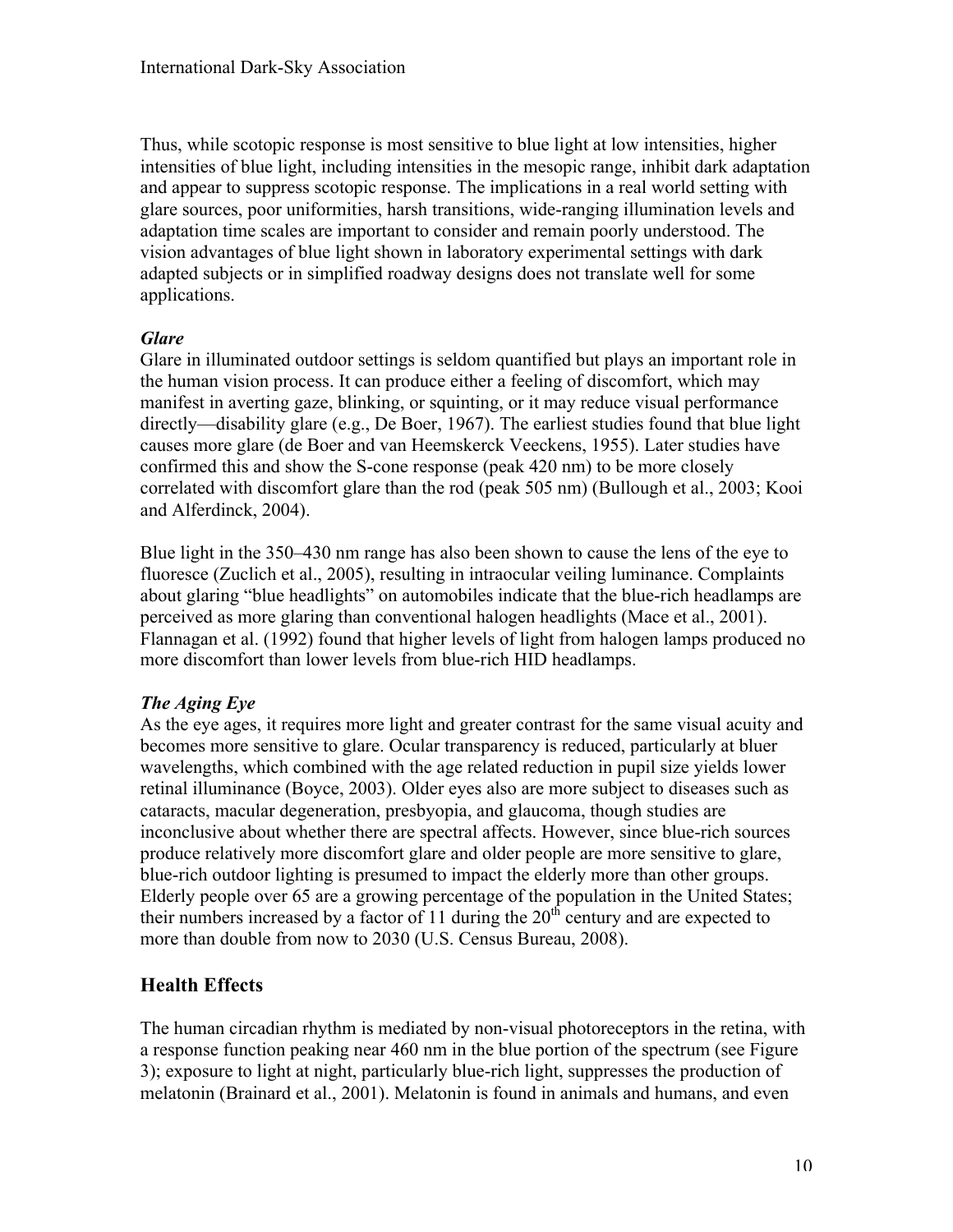some plants. In humans this hormone mediates the sleep-wake cycle, and plays a role in the immune system. Light can be effectively used indoors to shape circadian rhythm, and can have several health and lifestyle benefits. While indoor light is generally under complete control of the occupant, outdoor lighting is less so. Dusk-to-dawn lighting such as roadway and area lighting or lighting on neighbors' property can penetrate into homes where people are sleeping. Some studies indicate that the illumination threshold for disruption is quite low. The role of stray artificial light at night has been the subject of special workshops by the National Institute of Environmental Health Sciences in 2006 (Stevens, 2007), and a resolution by the American Medical Association (2009). Surprisingly, the discovery of this circadian photosensory system is quite recent (Provencio et al. 2000), indicating that our understanding of the unintended effects of stray light at night, and in particular blue-rich lighting, lags the development and implementation of lighting technologies.

In a recent comprehensive review, Stevens (2009) summarizes over 100 publications on research into the effect of light at night (LAN) on the disruption of the human circadian rhythm, melatonin production, and breast cancer.. Many laboratory and epidemiological studies show that suppressed melatonin production can lead to increased incidence of or growth rates for breast cancer. Further, evidence indicates that people living in illuminated urban environments suffer increased breast cancer rates while suffering no more than average rates of lung cancer, which is not linked to melatonin levels. All potential compounding factors have not been ruled out, and crucial research concerning realistic incidental exposure to outdoor lighting, as well as the spectral characteristics of such lighting, has not been published. However, the effects of blue-rich light on melatonin production, and the effects of melatonin on human cancer growth in certain laboratory experiments, are uncontroversial. Stevens concludes:

*"The level of impact [of lighting] on life on the planet… is only now beginning to be appreciated. Of the many potential adverse effects from LAN and circadian disruption on human health, the most evidence to date is on breast cancer. No single study can prove cause and effect, as neither can a group of studies of only one of the factors cited above. However, taken together, the epidemiologic and basic science evidence may lead to a 'proof' of causality (i.e. a consensus of experts). If so, then there would be an opportunity for the architectural and lighting communities, working with the scientific community, to develop new lighting technologies that better accommodate the circadian system both at night and during the day inside buildings."*

While a firm connection between outdoor lighting and cancer has not yet been established, if true it is clear that the blue component of such light would be a greater risk factor.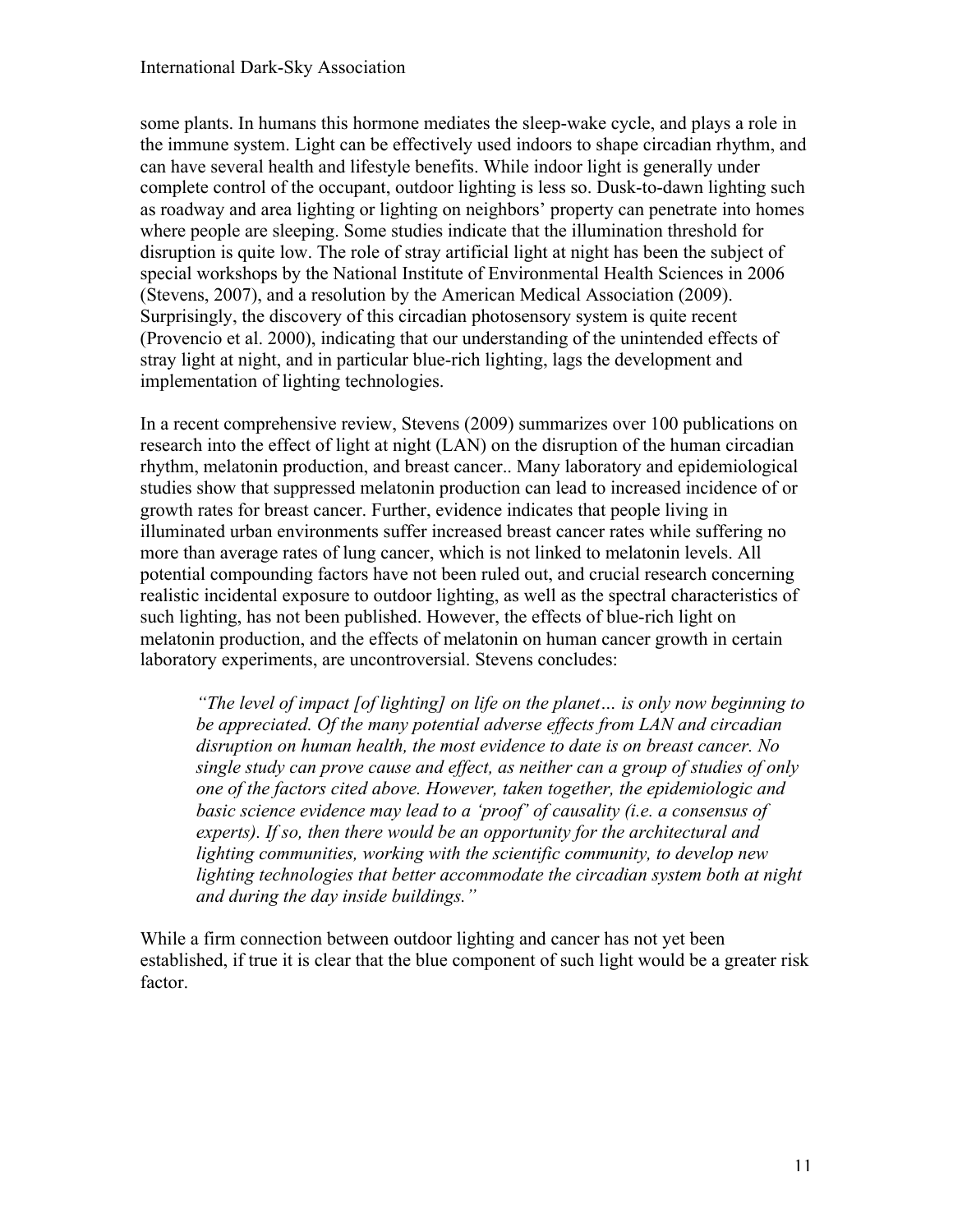

Figure 3. Human photopic and circadian sensitivity curves displayed against a typical blue-rich LED light source spectrum.

## **Environmental Effects**

Artificial lighting is intended to serve only human needs, but once introduced outdoors it radiates freely into the environment where it may have unintended consequences to wildlife (e.g., Longcore and Rich, 2004; IESNA, 2008). It is estimated that the majority of animal life on the planet is nocturnal; this preference for night activity may stem from predator avoidance, heat aversion, foraging advantages, or other factors (e.g., Rydell and Speakman, 1994). The alteration of the ambient light level at night can result in an otherwise suitable habitat being avoided or unusable. Artificial light in the environment may thus be considered a chronic impairment of habitat. "Light pollution has demonstrable effects on the behavioral and population ecology of organisms in natural settings… derived from changes in orientation, disorientation, or misorientation, and attraction or repulsion from the altered light environment, which in turn may affect foraging, reproduction, migration, and communication." (Longcore and Rich, 2004).

Naturalists noted the impact artificial light can have on wildlife as early as 1883 and the role light color plays as early as 1935 (Rich and Longcore, 2006). The relationship between artificial light and wildlife has rarely received the level of study to yield definitive answers to questions concerning the thresholds of illumination that cause disturbance or what portions of the spectrum affect behaviors of which species. Much of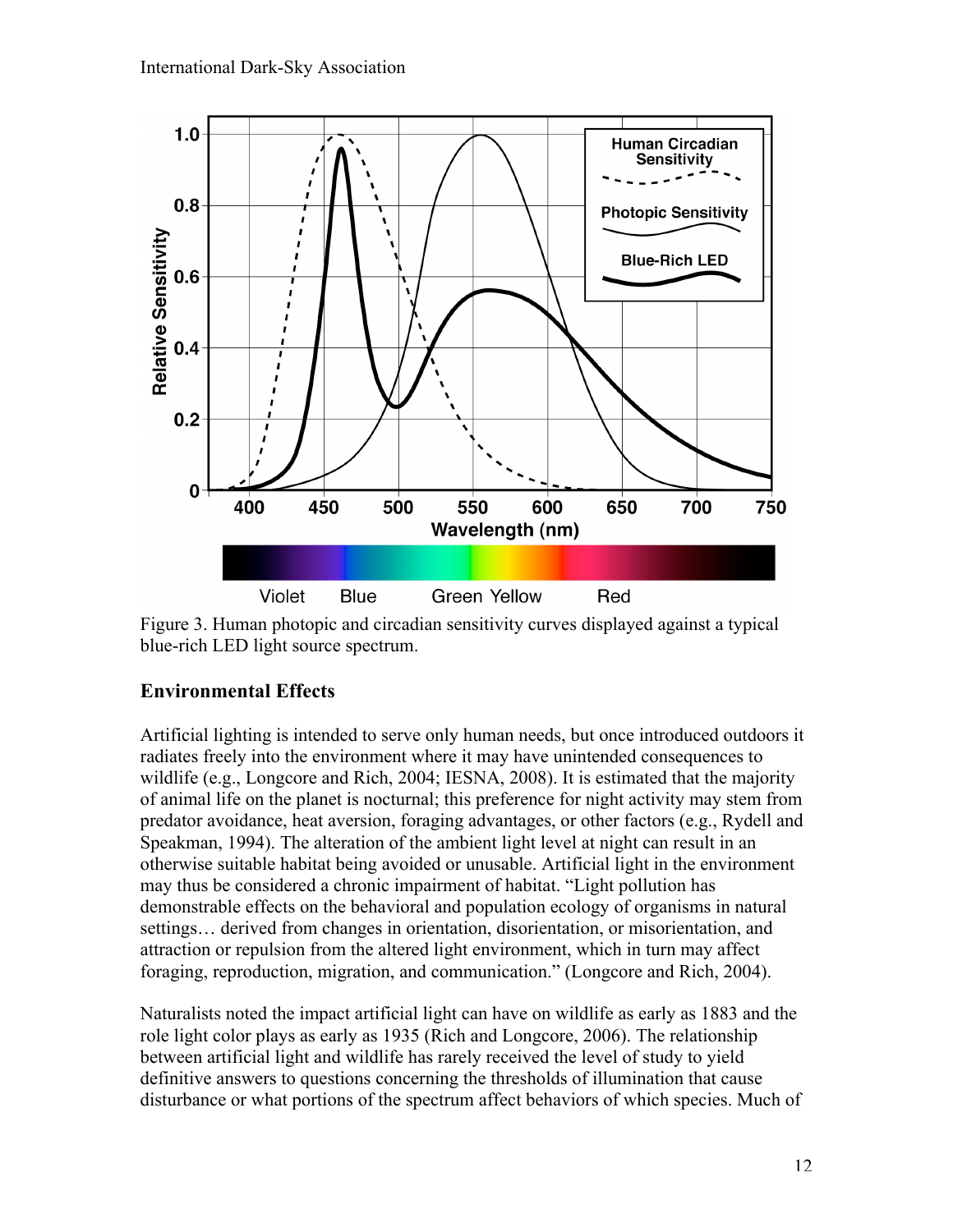the research concerns only the presence or absence of light and is mute on the relationship between spectral power distribution and biological function.

Nonetheless, evidence does not support a position that the spectral characteristics of outdoor lighting can be shifted without ecological consequence. There are few instances in which increased blue light emission can be construed as being better for wildlife than yellow-rich lighting.. There are several examples where shorter wavelength light has been linked to ecological problems (e.g. Frank, 1988; Witherington and Martin, 2000; Nightingale et al. 2006), though a few studies also point to other portions of the spectrum (e.g., Phillips and Borland, 1992; Wiltschko, 1993; Poot et al., 2008). However, the increased scattering of blue light in the atmosphere, the sensitivity of many biological systems to blue light, and deeper penetration of blue light into aquatic environments (Clarke and Oster, 1967) means that increased use of blue-rich light sources is likely to produce greater environmental consequences.

## *Examples of Wildlife Disturbance*

A robust body of research documents the disorientation of sea turtles by artificial lighting. Hatchlings are routinely drawn to artificial lights instead of cueing on the natural luminance of the ocean and moving from the beach toward the water (e.g., McFarlane, 1963; Witherington, 1992; Salmon, 2006), decreasing survival rates. The photoorientation response of loggerhead sea turtles shows a 10x difference between light at 450 nm versus 600 nm, with four Atlantic sea turtle species showing a similar spectral misorientation response (Witherington and Martin, 2000). Furthermore, the level of sensitivity is such that distant sky glow, not just a proximal light source, can produce a response (Salmon, 2006). It is worth noting that all six Atlantic species of sea turtles are listed as Threatened or Endangered under the Endangered Species Act and nest throughout the Gulf of Mexico coast and the Atlantic coast as far north as Cape Cod (Plotkin, 1995).

Light sources that have a strong blue and ultraviolet component are particularly attractive to insects (Frank, 1988), though even incandescent sources, broad-spectrum but not commonly thought of as blue-rich, are generally known to attract insects to residential porchlights. There is a dearth of published studies addressing the relative attractiveness of ultraviolet vs. blue light, though a few unpublished ones indicate that while UV has much greater attractiveness than blue light, blue light is more attractive than yellow. Insects in artificially lighted areas are frequently captured by phototactic fixation on lights, but lights also draw insects out of natural habitats into lighted areas, or present a barrier to migrating insects moving through an area (Eisenbeis, 2006). Thus, the distance to which a given light may affect insects can be quite large. Lights without substantial shortwavelength emission, from simple yellow-painted incandescent "bug" lights to lowpressure sodium, substantially reduce or eliminate this phototactic response.

Most bat species are insectivores and have long been observed to feed around lights at night. This results in a complex ecological change that is potentially harmful—the lights concentrate their food source outside of their normal habitat, may result in longer flights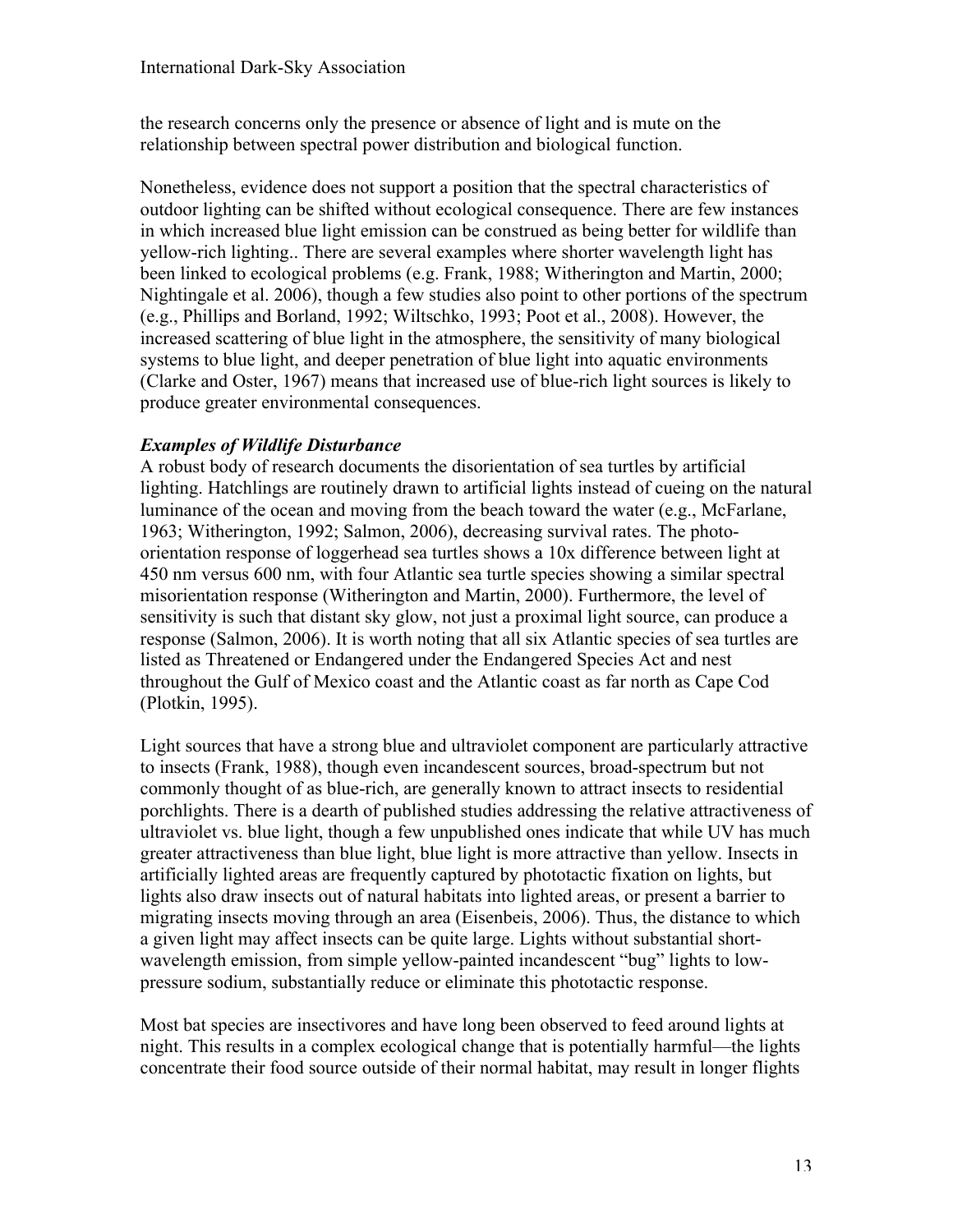to feeding locations, change their diet, and alter the competitive balance between bat species (Rydell, 2006).

#### *Circadian Disruption in Wildlife*

Photoperiod is one of the dominant cues in the animal kingdom; an animal's response to it is commonly triggered by length of darkness as opposed to length of daylight. Light is a potent agent and is biologically active (Royal Commission on Environmental Pollution, 2009). As in humans, the circadian clock controls a complex cascade of daily and seasonal endocrine functions. These exert command over migratory, reproductive, and foraging behaviors (Rich and Longcore, 2006, Royal Commission, 2009). The tendency of blue-rich light to synchronize circadian function is common in mammals (Berson et al., 2002), and there is evidence for it in amphibians (Hailman and Jaeger, 1974; Buchanan, 2006) as well as plankton (Moore et al., 2000; Gehring and Rosbash, 2003).

## **Sky Glow, Astronomy, and the Natural Nightscape**

At sites near light sources, such as within and near urban areas, the increased scattering from blue-rich light sources leads to increased sky glow (Luginbuhl et al., 2010; Figure 4). The bluest sources produce 15% to 20% more radiant sky glow than HPS or lowpressure sodium (LPS). This effect is compounded for visual observation, as practiced by casual stargazers and amateur astronomers, by the shift of dark-adapted vision toward increased sensitivity to shorter wavelengths. In a relatively dark suburban or rural area, where the eyes can become completely or nearly completely dark-adapted (scotopic), the brightness of the sky glow produced by artificial lighting can appear 3–5 times brighter for blue-rich light sources as compared to HPS and up to 15 times as bright as compared to LPS.



Figure 4. a) Radiant and b) visual (scotopic) sky brightness ratio as a function of distance for equal-radiance light sources with effective wavelengths of 480nm (blue), 500nm (cyan), and 520nm (green), all relative to HPS (yellow) (from Luginbuhl et al., 2010).

At locations far from the light sources, such as at the world's highest-quality observatory sites, increased absorption and scattering of the shorter wavelength emission means that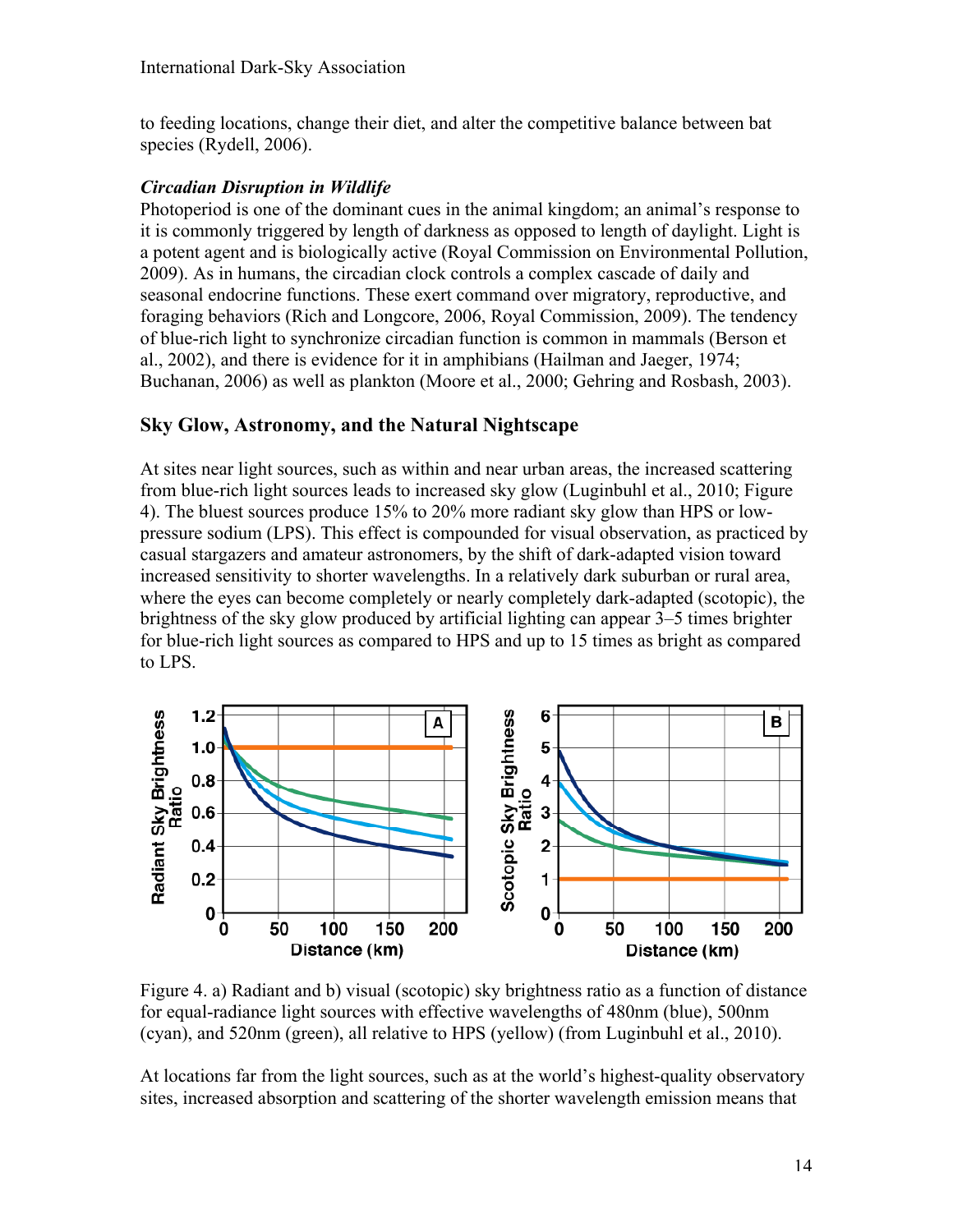radiant sky glow from blue-rich sources is less than that from HPS (see figure 4a). Nonetheless, to the dark-adapted eye, the brightness produced by blue-rich sources remains greater than that for HPS for long distances, to at least 200 km in typical atmospheres (see figure 4b).

It is important to recognize that, though the radiant sky glow produced by blue-rich light sources falls more rapidly with distance than that produced by HPS, blue-rich light is adding sky glow to a portion of the spectrum that in most places suffers relatively little artificial sky glow from current lighting practices.. HPS, still the dominant area-lighting technology in most communities, contributes very little light to the blue portion of the night sky spectrum. In those communities utilizing low-pressure sodium (LPS), the blue portion of the night sky spectrum is even less affected (Luginbuhl, 1999). From the astronomical science perspective, the effect of this added short wavelength flux is compounded because the natural sky is darker at bluer wavelengths (the sky at 440 nm is approximately 45% as bright as at 550 nm). The net effect is that astronomical research at most observatory sites will be hampered to a greater degree for an equal unit of blue-rich light as compared to HPS due to the unequal effect upon contrast.

In comparison to the impacts on scientific astronomical observation, which is affected most by increased artificial radiance in the upper portion of the sky (within about 70° of the zenith), impacts on the nightscape as viewed by human observers are strongly influenced by the interplay of the spectral sensitivity of human vision with the spectral content of light sources, and the appearance of light domes over cities. To the darkadapted human eye, the so-called "scotopic advantage" (or in this case disadvantage) of blue-rich light sources is fully realized.For example, a given amount of artificial light (measured in radiance units, not photopic lumens) scattered from the night sky and with an S/P ratio of 3 will appear up to 5 times as bright as the same amount of light produced by HPS with an S/P ratio of 0.6 (e.g.,  $3.0/0.6 = 5$ ). As light domes from urban areas impinge on many rural and natural areas, including national parks (Duriscoe et al., 2007), increased use of blue-rich light sources will increase these impacts to distances of 100 km or more (Luginbuhl et al., 2010). The cultural impacts arising from the loss of a natural star-filled night are hard to quantify. Yet these impacts affect a much larger proportion of the population than commonly thought of when discussing the value of night skies (see e.g. Moore et al., 2010).

## **Conclusions**

While there is substantial interest in using lighting that is richer in blue wavelengths, the complex interrelationships between visual performance and light source spectral distribution are not adequately understood, especially at mesopic luminance levels. Within the range of blue wavelengths, there are multiple opposing functions that may diminish or overwhelm the advantages of scotopic stimulation, including glare, delayed dark adaptation, pupil constriction, and factors associated with the aging eye. Also of special importance is the threshold of luminance where such benefits accrue. Most outdoor lighting levels lie in the high mesopic range; the benefits of blue-rich light found at low mesopic or scotopic levels should not be wrongly applied to brighter ranges.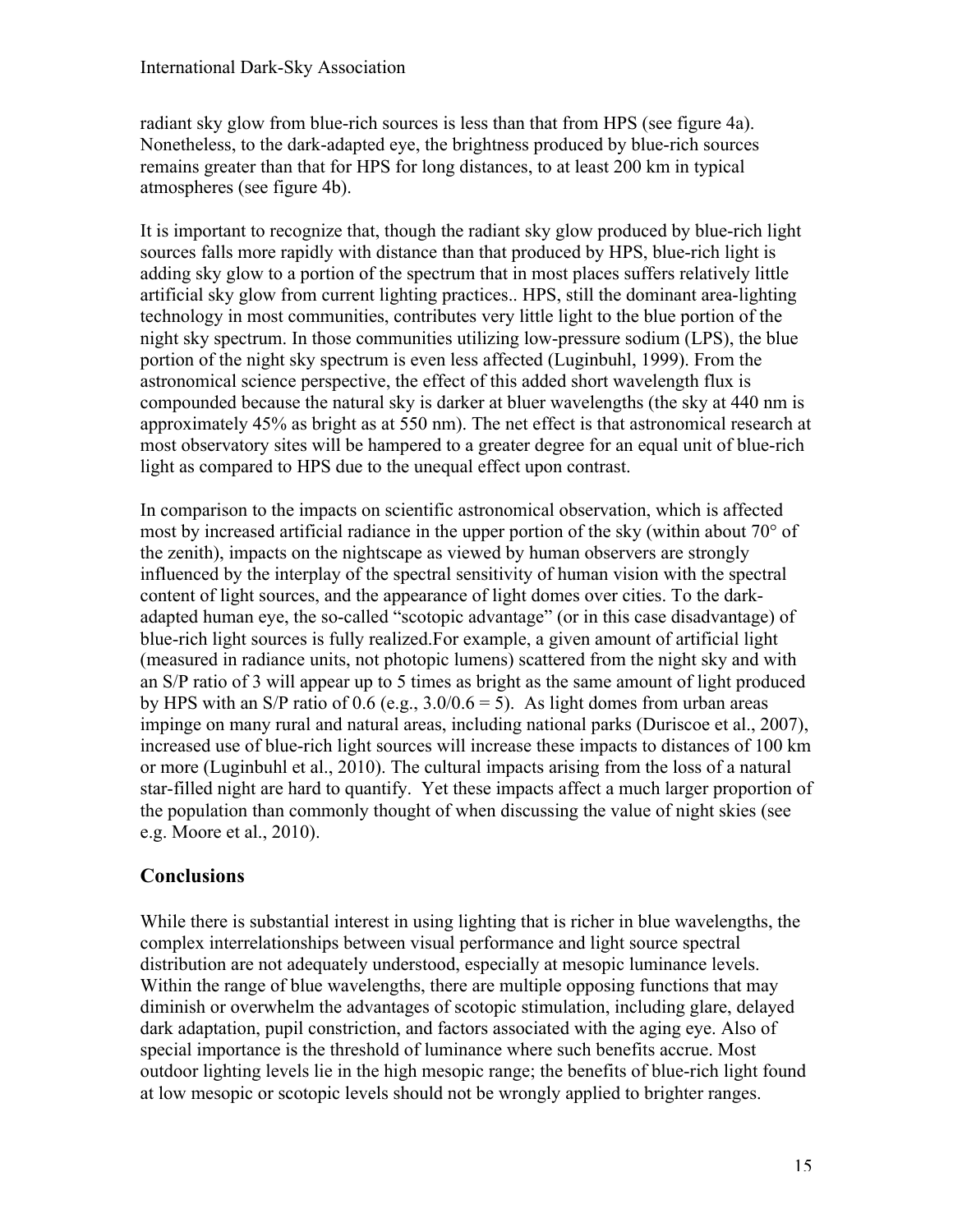With only a cursory familiarization with the advantages of blue-rich lighting, one might assume that the potentially lower illumination levels allowed would reduce environmental impacts to the same degree that photopic luminances were reduced. This assumption is not correct. There are substantially more deleterious effects to humans, wildlife, and astronomical resources associated with blue-rich light. First, the atmosphere scatters shorter wavelengths to a much greater degree than longer wavelengths, and darkadapted eyes observing a sky contaminated with artificial sky glow are more sensitive to blue-rich light. As compared to HPS, blue-rich light sources scatter 1.1–1.2x more; to the dark-adapted eye this light will appear 3–5x as bright when observed from nearby. Thus, blue-rich light will greatly exacerbate visible sky glow close to the light source and retain greater impacts to very large distances.

Second, from the perspective of astronomical observation at distant observatories, shortwavelength emission from blue-rich lighting sources increases sky glow in the (naturally) relatively dark and unpolluted (by HPS and LPS) blue portion of the spectrum. The resultant decrease in contrast erodes the effectiveness of astronomical facilities.

The current state of knowledge regarding the health effects of light at night, and in particular blue-rich light at night, permits no firm conclusions. Yet, the clear linkage between short-wavelength emission, the blue-sensitive response of the photoreceptors involved in the human circadian system, and the suppression of melatonin production by short-wavelength emission, indicates at least that widespread use of blue-rich light sources at night should be considered with caution. There is an urgent need for further research in this area, due to the potentially grave impacts hinted at by much research.

The science of photobiology indicates that blue-rich light at night is more likely to alter circadian rhythm and photoperiod in the animal kingdom. With this field of study in its infancy, the evidence is widely scattered across the animal kingdom. Yellow-rich light, such as HPS, or even monochromatic yellow light, such as LPS, is environmentally preferred in many situations, but there are notable exceptions. However, the balance of evidence points to blue-rich light being more likely to impact wildlife than yellow light. The ecological differences between light rich in blue and light devoid of blue can be several-fold for some critical species.

Light pollution and other negative effects of outdoor lighting reach great distances. Cities and lit roadways are intertwined with the natural world and also with those places where society values darkness and a natural starry sky. A shift toward blue-rich light, especially in place of HPS, would substantially increase the deleterious effects of outdoor lighting. The roots of the dark sky movement stemmed from the simple desire to enjoy the view of the starry sky. Under wilderness, rural, and even some suburban conditions, this is a purely scotopic visual function. Thus, S/P ratios are working against the observer who is viewing the night sky—the higher the scotopic content of the light, the greater the perceived light pollution. Even at distances up to at least 200 km, where blue light is preferentially scattered away, the detriment to stargazing is still greater with blue-rich light than an HPS source, particularly in clear atmospheres.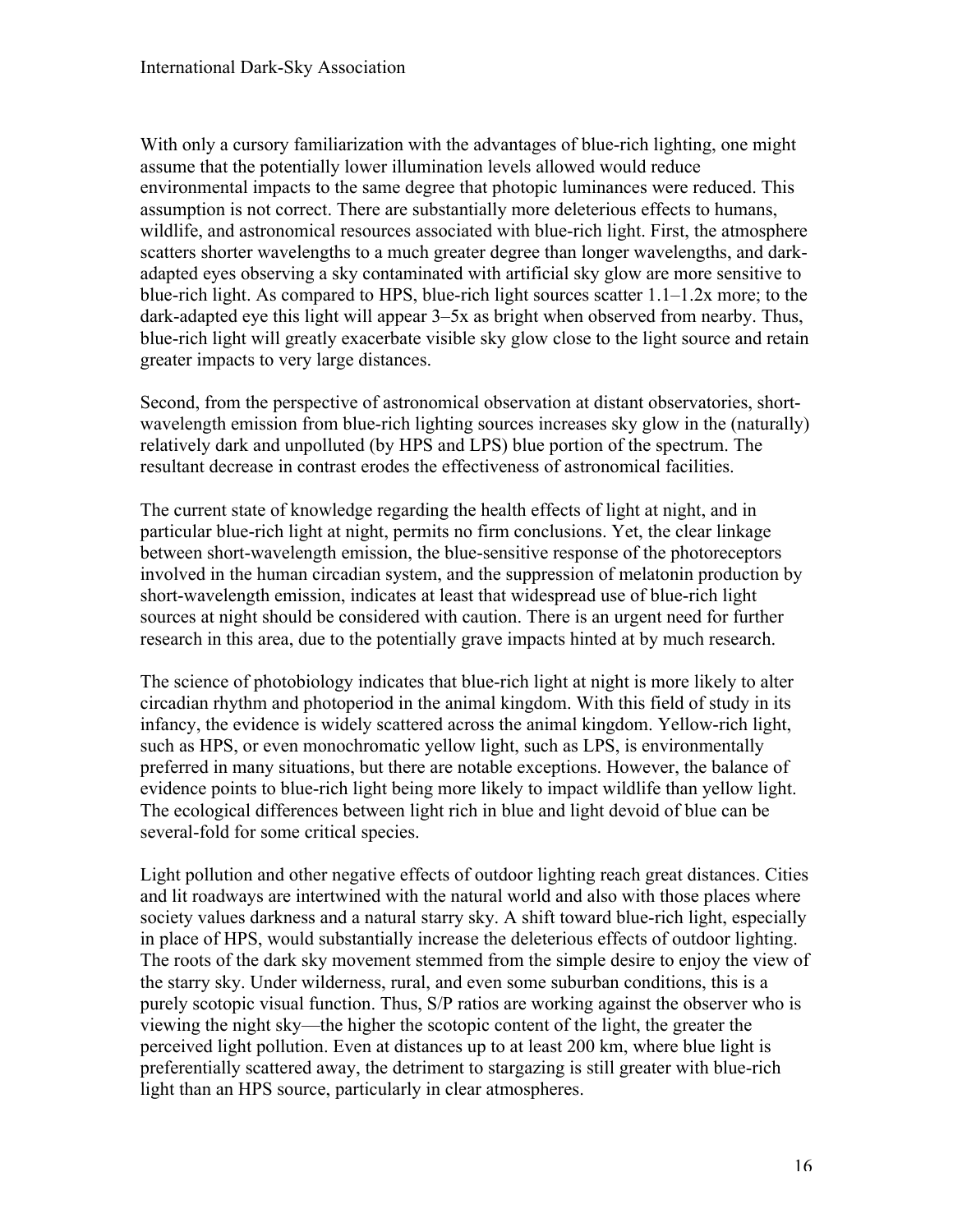The current trend toward blue-rich white outdoor lighting will result in a large increase in radiant flux being emitted below 500 nm. There is a suite of known and likely detrimental effects to the ecosystem, to the enjoyment of the night sky, to astronomical research, and possibly to human health. If these detrimental consequences are to be given serious consideration by lighting designers, lighting manufacturers, and public officials, then metrics that better describe the ramifications of shorter wavelengths of lamp spectra must be developed. Color Rendering Index, Correlated Color Temperature, and the Scotopic/Photopic ratio are too blunt to model the range of known significant impacts. Furthermore, better metrics will help lighting science navigate the complex vision questions that surround mesopic conditions and the confounding issues of the Purkinje shift, pupil size, adaptation, and glare. Alternatively, lamps can be selected or filtered to limit emissions shorter than 500 nm. Such light would in general exhibit only a light yellow hue and still enable scotopic vision while decreasing deleterious effects.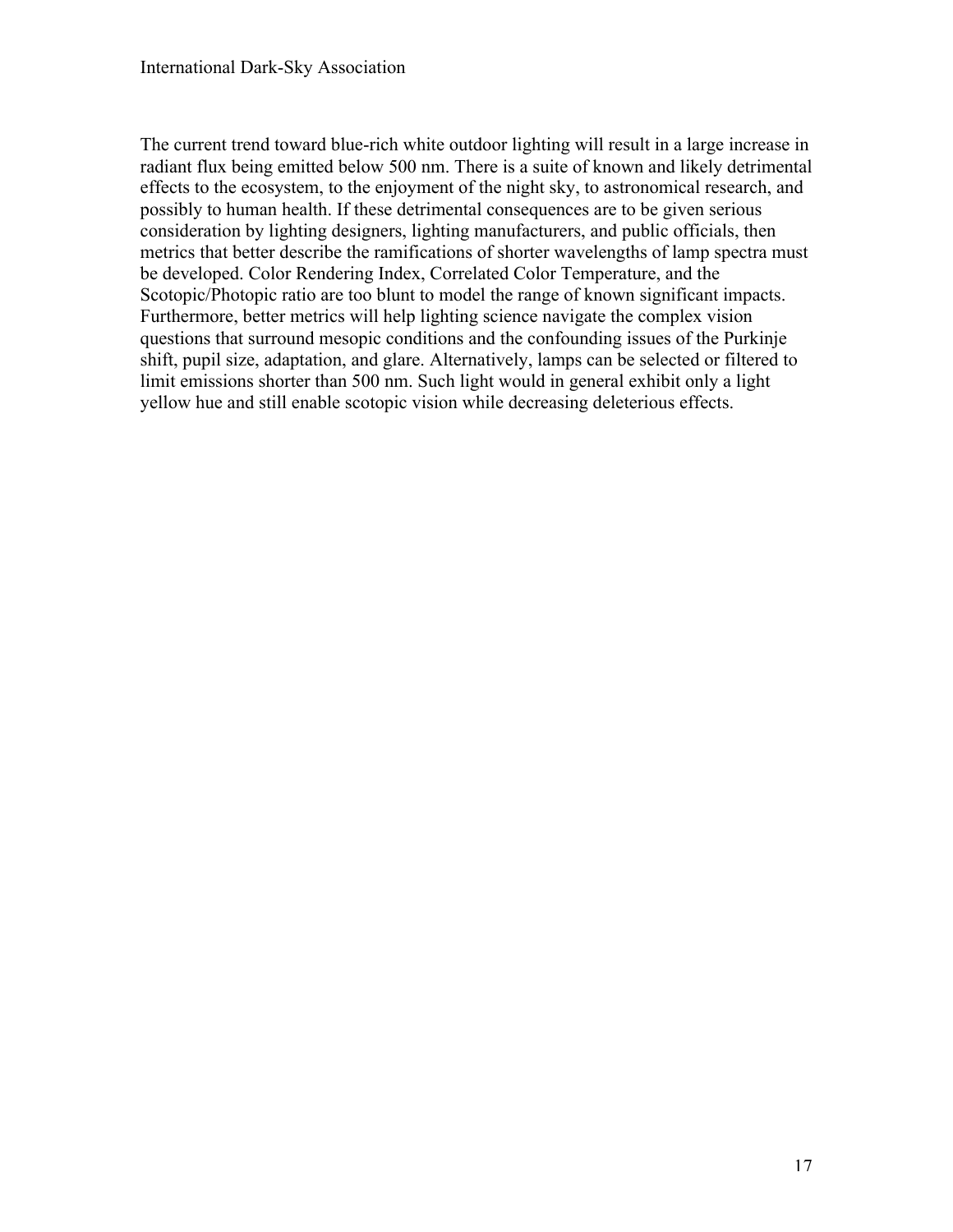## **References**

American Medical Association, 2009, Resolution of the American Medical Association on Lighting, June 15, 2009, http://current.com/news/90214626\_ama-officially-supports- light-pollution-reduction.htm

Barbur, J. L., Harlow, A. J., and Sahraie, A., 1992, "Pupillary responses to stimulus structure, colour and movement, " Opthalmic and Physiological Optics, 12: 137–141.

Bartlett, N. R., 1965, "Dark and Light Adaptation," in *Vision and Visual Perception*, Graham, C. H. (ed), New York: John Wiley and Sons, Inc., chapter 8.

Berman, S., 1992, "Energy efficiency consequences of scotopic sensitivity," Journal of the Illuminating Engineering Society, winter 1992, pp. 3–14.

Berman, S. and Josefowicz, J., 2009, "Incorporating Spectrum Effects for Brightness Perception and Visual Detection at Mesopic Light Levels," LED Roadway Lighting Ltd.

Berson, D.M., Dunn, F.A. and Takao, M., 2002, "Phototransduction by retinal ganglion cells that set the circadian clock," Science 295: 1070–1073.

Blackwell, H. R., 1946, "Contrast threshold of the human eye," Journal of the Optical Society of America, 36(11): 624–643.

Bouma, H., 1962, "Size of the static pupil as a function of wavelength and luminosity of the light incident on the human eye," Nature, 193: 690–691.

Boyce, P., Akashi, Y., Hunter, C.M., Bullough, J.D. 2003, "The impact of spectral power distribution on the performance of an achromatic visual task," Lighting Research and Technology, 35: 141–156.

Brainard, G. C., et al., 2001, "Action spectrum for melatonin regulation in humans: evidence for a novel circadian photoreceptor," Journal of Neuroscience, 21: 6405–6412.

Brown, J. L., Metz, J. W. and Yohman, J. R., 1969, "Test of scotopic suppression of the photopic process," Journal of the Optical Society of America, 59: 1677–1678.

Buchanan, B. W., 2006, "Observed and potential effects of artificial night lighting on anuran amphibians," in *Ecological consequences of artificial night lighting*, Rich, C., and Longcore, T. (eds.), Island Press, Washington, D.C., pp. 192–220.

Bullough, J. D, van Derlofske, J., Fay, C. R., and Dee, P.A., 2003, "Discomfort glare from headlamps: interactions among spectrum, control of gaze and background light level," in *Lighting Technology*, Warrendale, PA. Society of Automotive Engineers, pp: 21–25.

Campbell, F.W., 1957, "The depth of field of the human eye," Optica Acta, 4: 157–164.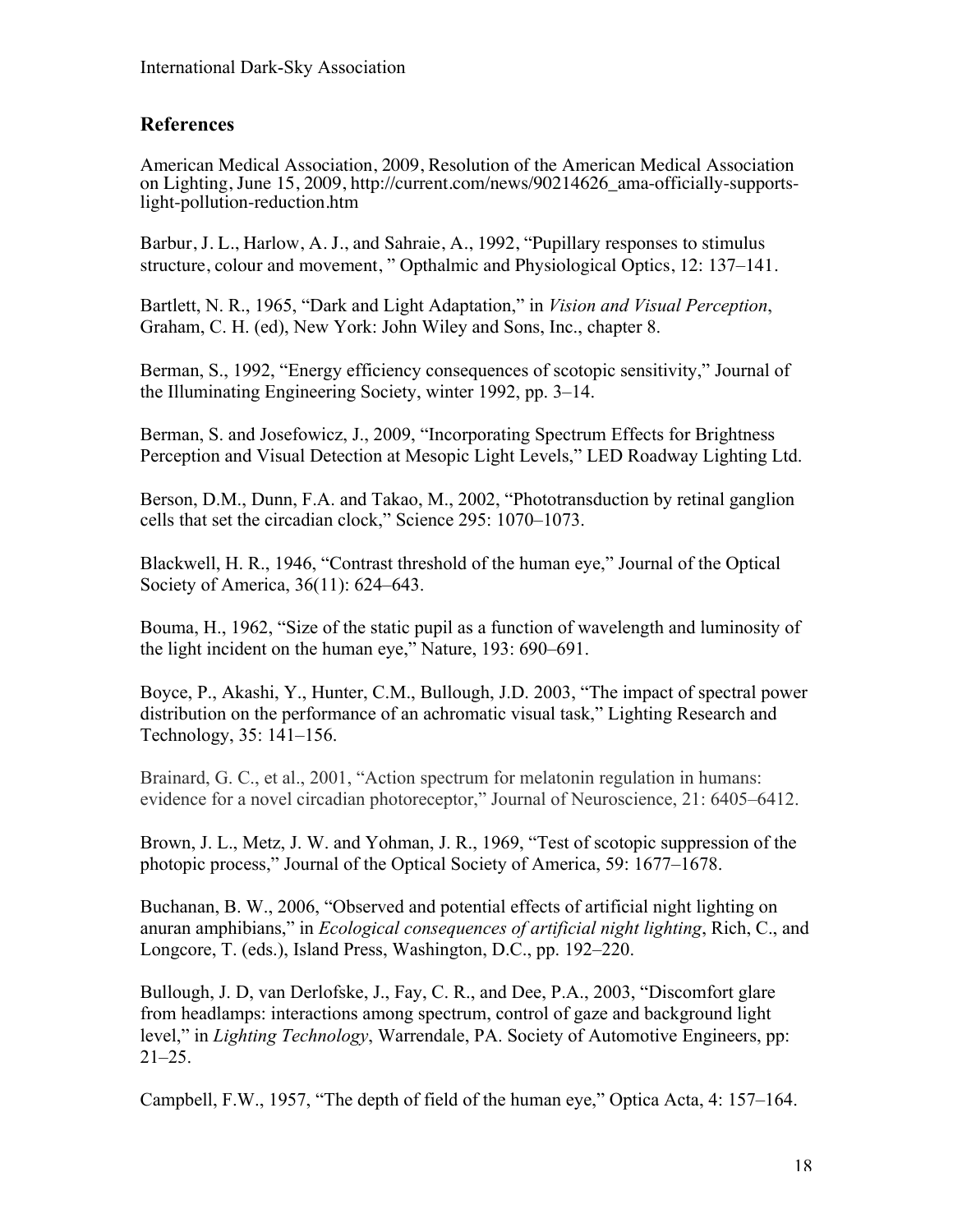Clarke, G. L., and Oster, R. H., "The Penetration of the Blue and Red Components of Daylight into Atlantic Coastal Waters and its Relationship to Phytoplankton Metabolism," The Biological Bulletin*,* 1967: 59-75.

Commission Internationale de l' Eclairage (CIE), 2009, Recommended System for Visual Performance Based Mesopic Photometry. CIE Technical Committee 1-58 — Visual Performance in the Mesopic Range.

de Boer, J. B., 1967, "Public lighting," Eindhoven, The Netherlands: Philips Technical Library.

de Boer, J. B. and van Heemskerck Veeckens, J. F. T., 1955, "Observations on discomfort glare in street lighting," Proceedings of the Commission Internationale de l'Éclairage, Zurich, Switzerland.

Duriscoe, D. M., Luginbuhl, C. B., and Moore, C. A., 2007, "Measuring Night-Sky Brightness with a Wide-Field CCD Camera," Pub. Astron. Soc. Pacific, 119: 192–213.

Eisenbeis, G., 2006, "Artificial night lighting and insects: attraction of insects to streetlamps in a rural setting in Germany," in *Ecological Consequences of Artificial Night Lighting*, Rich, C., and Longcore, T. (eds), Island Press, Washington, D.C., pp. 281–304.

Flannagan, M. J., Gellatly, M. J., Luoma, J., and Sivak, M., 1992, "A field study of discomfort glare from high-intensity discharge headlamps." Report No. HS-041 319, UMTRI-92-16, University of Michigan Transportation Research Institute, Ann Arbor, MI.

Frank, K. D., 1988, "Impact of Outdoor Lighting on Moths: An Assessment," Journal of the Lepidopterists' Society, 42: 63–93.

Garstang, R. H., 1986, "Model for Night Sky Illumination," Pub. Astron. Soc. Pacific, 98: 364–375.

Garstang, R. H., 1989, "Night-Sky Brightness at Observatories and Sites," Pub. Astron. Soc. Pacific, 101: 306–329.

Gehring, W. and Rosbash, M., 2003, "The coevolution of blue-light photoreception and circadian rhythms," Journal of Molecular Evolution, 57: S286–S289.

Goodman, T., et al., 2007, "Mesopic Visual Efficiency IV: A model with relevance to night-time driving and other applications," Lighting Research and Technology*,* 39: 365– 392.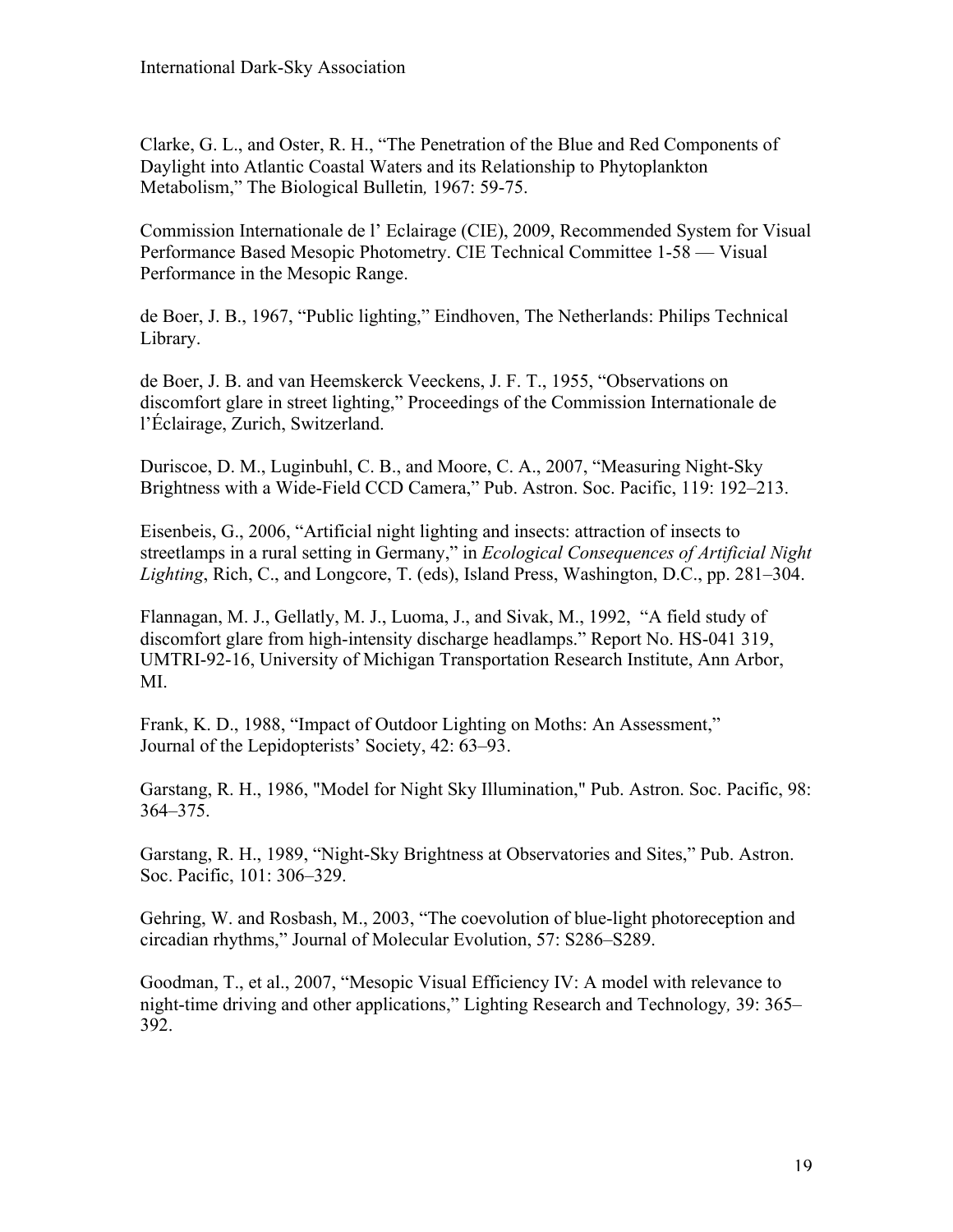Hailman, J. P. and Jaeger, J. G., 1974, "Phototactic responses to spectrally dominant stimuli and use of colour vision by adult anuran amphibians: a comparative survey," Anim. Behav. 22: 757–795.

He, Y., Bierman, A., Rea, M., 1998, "A system of mesopic photometry," Lighting Research Technology, 30: 175–181.

Ikeda, M. and Shimozono, H., 1981, "Mesopic luminous-efficiency function," Journal of the Optical Society of America, 71: 280–284.

Illuminating Engineering Society of North America (IESNA), 2008, "Light and Human Health: An Overview of the Impact of Optical Radiation on Visual, Circadian, Neuroendocrine and Neurobehavioral Responses." New York. Publication TM-18-08.

Illuminating Engineering Society of North America (IESNA), 2009, "Use of Spectral Weighting Functions for Compliance with IES Recommendations," PS-02-09.

Kimura, E. and Young, R. S. L., 1999, "S-cone contribution to pupillary responses evoked by chromatic flash offset," Vision Research, 39: 1189–1197.

Knox, J. F. and Keith, D. M., 2003, "Sources, Surfaces and Atmospheric Scattering: The Rayleigh Scatter Index," paper presented at the International Dark-Sky Association Annual General Meeting, March 2003.

Kooi, F. L. and Alferdinck, J. W. A. M., 2004, "Yellow lessens discomfort glare: physiological mechanism(s)," Report for the US Air Force, F-WR-2003-0023-H.

Lewin, I., 2001, "Lumen Effectiveness Multipliers for Outdoor Lighting Design," Journal of the Illuminating Engineering Society, Summer, 2001, pp. 40–52.

Lewin, I., 1999, "Lamp Color and Visibility in Outdoor Lighting Design," developed from a Paper Delivered to the 1999 Conference of the Institution of Lighting Engineers, Portsmouth, England.

Lewis, A., 1999, "Visual performance as a function of spectral power distribution of light sources used for general outdoor lighting," Journal of the Illuminating Engineering Society, 28: 37–42.

Longcore, T. and Rich, C., 2004, "Ecological light pollution," Frontiers in Ecology and the Environment, 2: 191–198.

Luginbuhl, C. B., 1999, "Why Astronomy Needs Low-Pressure Sodium Lighting," in *Preserving the Astronomical Sky: Proceedings of the 196th Symposium of the International Astronomical Union, 12-16 July 1999*, R. J. Cohen, W. T. Sullivan III, (eds.), Astronomical Society of the Pacific, San Francisco, pp. 81–86.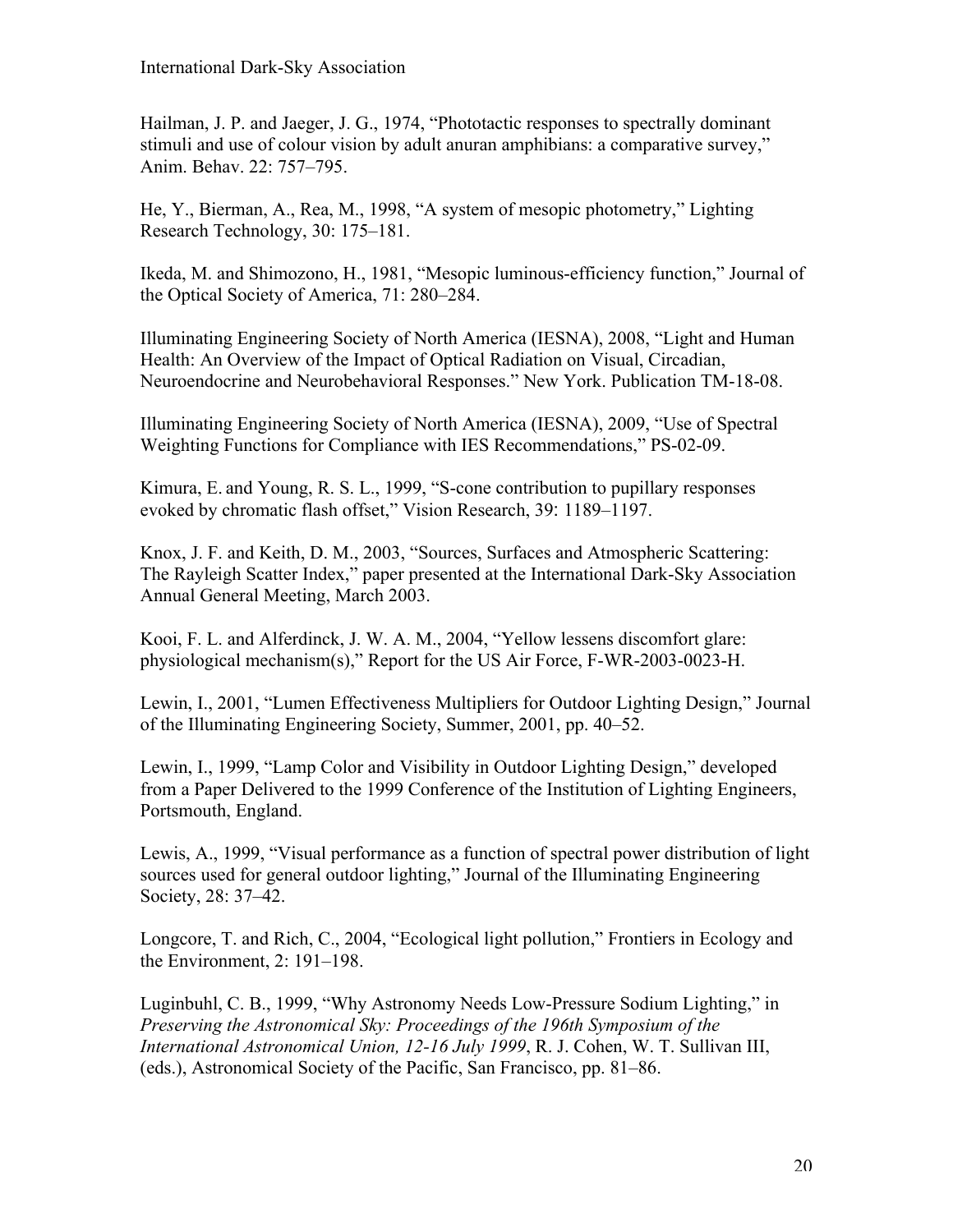Luginbuhl, C. B., Boley, P. A., Keith, D. M. and Moore, C. A., 2010, "The Impact of Light Source Spectral Distribution and Atmospheric Aerosols on Sky Glow," in preparation.

Mace, D. et al., 2001, "Countermeasures for Reducing the Effects of Headlight Glare," a report prepared for the AAA Foundation for Traffic Safety, Washington, DC.

McFarlane, R.W., 1963, "Disorientation of loggerhead hatchlings by artificial road lighting," Copeia, 1963: 153.

Mie, G., 1908, "Beiträge zur Optik trüber Medien, speziell kolloidaler Metallösungen," Leipzig, Ann. Phys. 330: 377.

Moore, C. A., Richman, A. M. and Chamberlain, V. D., 2010, "Finding Inspiration in the Face of Endangered Starry Nights," in *Proceedings of the Sixth International Conference on The Inspiration of Astronomical Phenomena*, Venice 18-23 Oct. 2009, ASP Conference Series (in press).

Moore, M. V., et al., 2000, "Urban light pollution alters the daily vertical migration of Daphnia," Verhandlungen der Internationalen Vereinigung für Theoretische and Angewandte Limnologie, 27: 779–782.

Nightingale, B., Longcore, T., and Simenstad, C. A., 2006, "Artificial night lighting and fishes," in *Ecological Consequences of Artificial Night Lighting*, Rich, C. and Longcore, T. (eds.), Island Press, Washington, D.C., pp. 257–276.

Phillips, J. B. and Borland, S. C., 1992, "Behavioral evidence for the use of a lightdependent magnetoreception mechanism by a vertebrate," Nature 359: 142–144.

Plotkin, P.T. (ed.), 1995, "National Marine Fisheries Service and U. S. Fish and Wildlife Service Status Reviews for Sea Turtles Listed under the Endangered Species Act of 1973," National Marine Fisheries Service, Silver Spring, Maryland.

Provencio, I., et al., 2000, "A novel human opsin in the inner retina," Journal of Neuroscience, 20: 600–605.

Poot, H., et al., 2008, "Green light for nocturnally migrating birds," Ecology and Society 13: 47.

Rea, M., Bullough, J., Freyssinier-Nova, J., Bierman, A., 2004, "A proposed unified system of photometry," Lighting Research & Technology, 36: 85.

Rich, C. and Longcore, T., (eds.), 2006, "Ecological Consequences of Artificial Night Lighting," Washington D.C., Island Press.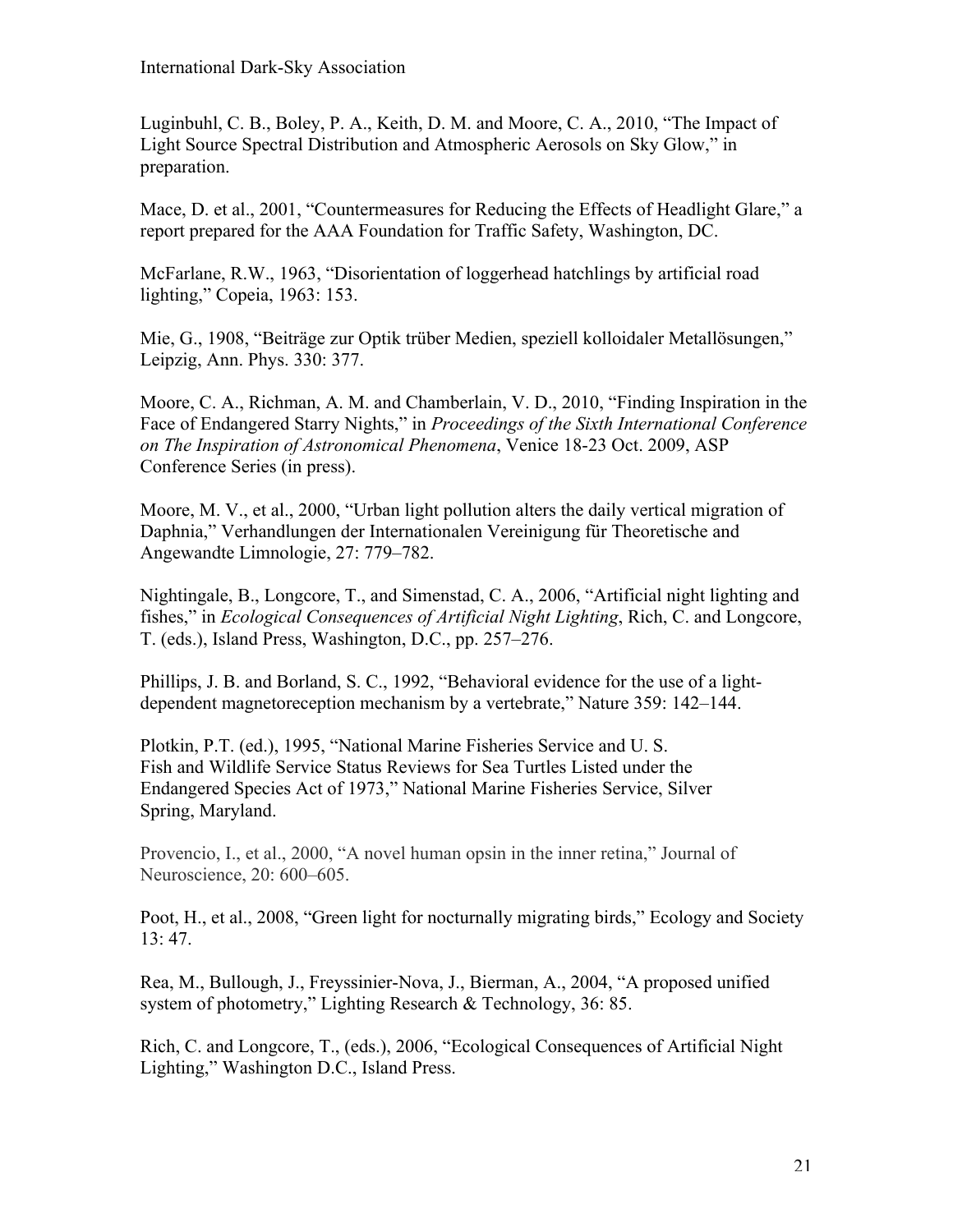Rose, A., 1948, "The Sensitivity Performance of the Human Eye on an Absolute Scale," Journal of the Optical Society of America, 38: 196–208.

Royal Commission on Environmental Pollution, 2009, Artificial Light in the Environment, The Stationary Office, 11/2009.

Rydell, J., 2006, "Bats and their insect prey at streetlights," in *Ecological Consequences of Artificial Night Lighting*, Rich, C., and Longcore, T., (eds), Island Press, Washington, D.C., pp. 43–60.

Rydell and Speakman, 1994, "Evolution of nocturnality in bats: Potential competitors and predators during their early history," Biological Journal of the Linnean Society, 54: 183– 191.

Salmon, M., 2006, "Protecting sea turtles from artificial night lighting at Florida's oceanic beaches," in *Ecological Consequences of Artificial Night Lighting*, Rich, C., and Longcore, T., (eds), Island Press, Washington, D.C., pp. 141–168.

Sagawa, K. and Takeichi, K., 1986, "Spectral luminous efficiency function in the mesopic range," Journal of the Optical Society of America, 3: 71.

Stevens, R. G., et al., 2007, "Meeting Report: The Role of Environmental Lighting and Circadian Disruption in Cancer and Other Diseases," in *Environ Health Perspectives* 115: 1357-1362.

Stevens, R. G., 2009, "Light-at-night, circadian disruption and breast cancer: assessment of existing evidence," International Journal of Epidemiology, 38: 963–970.

Stockman, A, Sharpe, L. T., 2006, "Into the twilight zone: the complexities of mesopic vision and luminous efficiency," Ophthalmic and Physiological Optics, 26: 225–39.

Strutt, J. W., 1871, "On the light from the sky, its polarization, and colour," Philosophical Magazine XLI, pp. 107–120, 274–279.

Sugita, Y., Suzuki, H. and Tasaki, K., 1989, "Human Rods are Acting in the Light and Cones are Inhibited in the Dark," Tohoku Journal of Experimental Medicine, 157: 365–372.

Sugita, Y. and Tasaki, K., 1988, "Rods also participate in human color vision," Tohoku Journal of Experimental Medicine, 154: 57–62.

Trezona, P. W., 1991, "A system of mesopic photometry," Color Research and Application, 16: 202–216.

Tsujimura, S., Wolffsohn, J. S. and Gilmartin, B., 2001, "A linear chromatic mechanism drives the pupillary response," Proceedings: Biological Sciences, 268: 2203–2209.